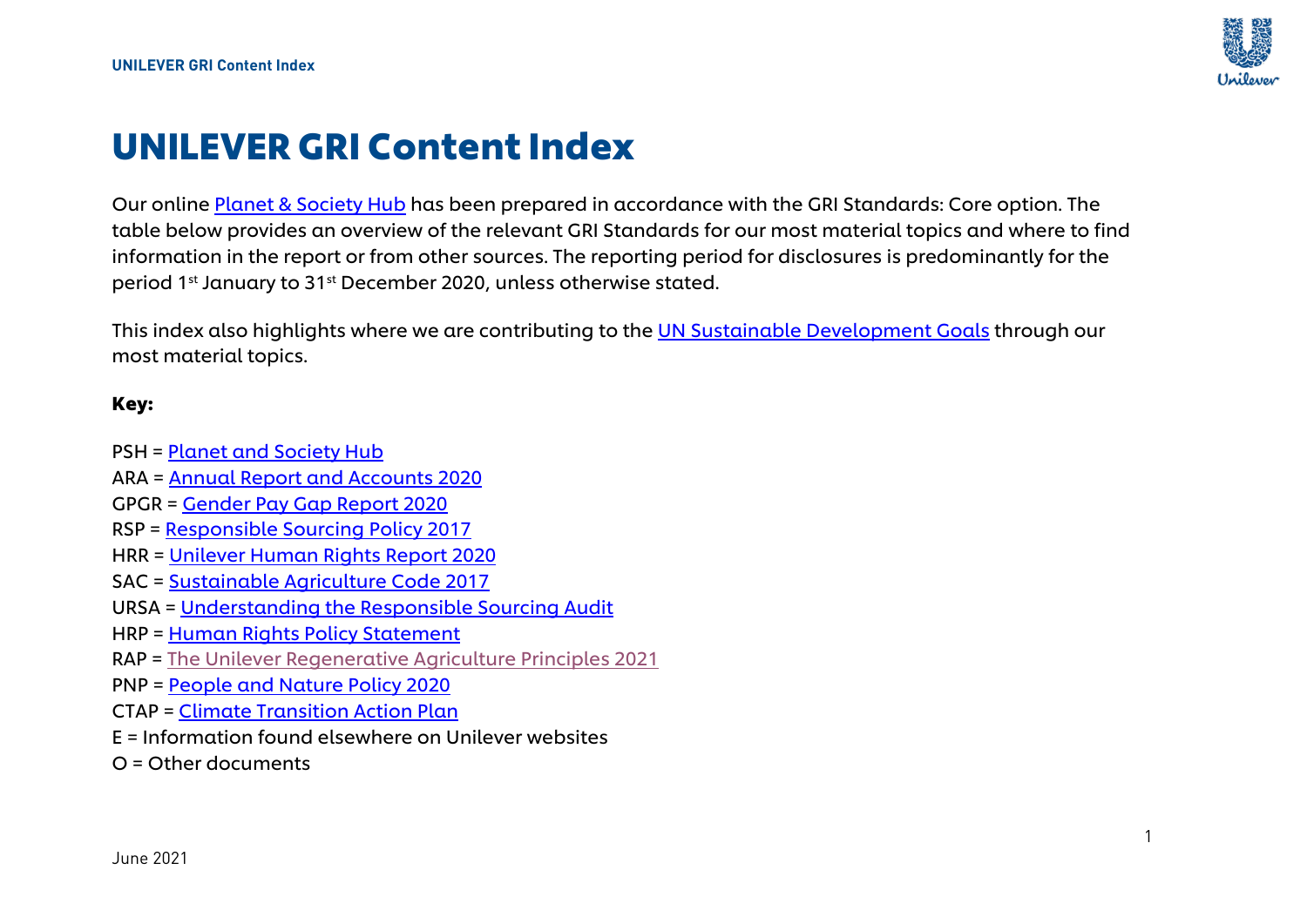

## GENERAL STANDARD DISCLOSURES

| <b>Topic</b> | <b>GRI</b><br><b>Standa</b><br>rd | <b>GRI Disclosure</b>                         | <b>Required</b><br>for core<br>(Y/N) | <b>Location, notes and omissions</b>                                                                                                                                             |
|--------------|-----------------------------------|-----------------------------------------------|--------------------------------------|----------------------------------------------------------------------------------------------------------------------------------------------------------------------------------|
| Organization | $102 - 1$                         | Name of the organization                      | Y                                    | Unilever Plc; ARA: Contents page                                                                                                                                                 |
| al profile   | $102 - 2$                         | Activities, brands, products, and services    | Y                                    | ARA: At a glance p2-3; E: Unilever at a glance; E: Our<br>brands; E: Our products and ingredients                                                                                |
|              | $102 - 3$                         | Location of headquarters                      | Y                                    | <b>Unilever House</b><br>100 Victoria Embankment<br>London EC4Y 0DY<br>United Kingdom                                                                                            |
|              | $102 - 4$                         | Location of operations                        | Y                                    | ARA: Group companies p184-190; E: Location selector<br>at www.unilever.com                                                                                                       |
|              | $102 - 5$                         | Ownership and legal form                      | Υ                                    | ARA: Governance Report - Unilever's structure p61; E:<br><b>Unification of Unilever's legal structure</b>                                                                        |
|              | $102 - 6$                         | Markets served                                | Y                                    | ARA: Stakeholder review p14-15; ARA: Consumers p20-<br>23; ARA: Group Companies p184-190                                                                                         |
|              | $102 - 7$                         | Scale of the organization                     | Y                                    | ARA: Our performance p34; ARA: Consolidated<br>income statement p112; ARA: Notes to the<br><b>Consolidated Financial Statements - Employees</b><br>p122; E: Unilever at a glance |
|              | $102 - 8$                         | Information on employees and other<br>workers | Y                                    | O: People performance data sheet; ARA: Our people<br>p16                                                                                                                         |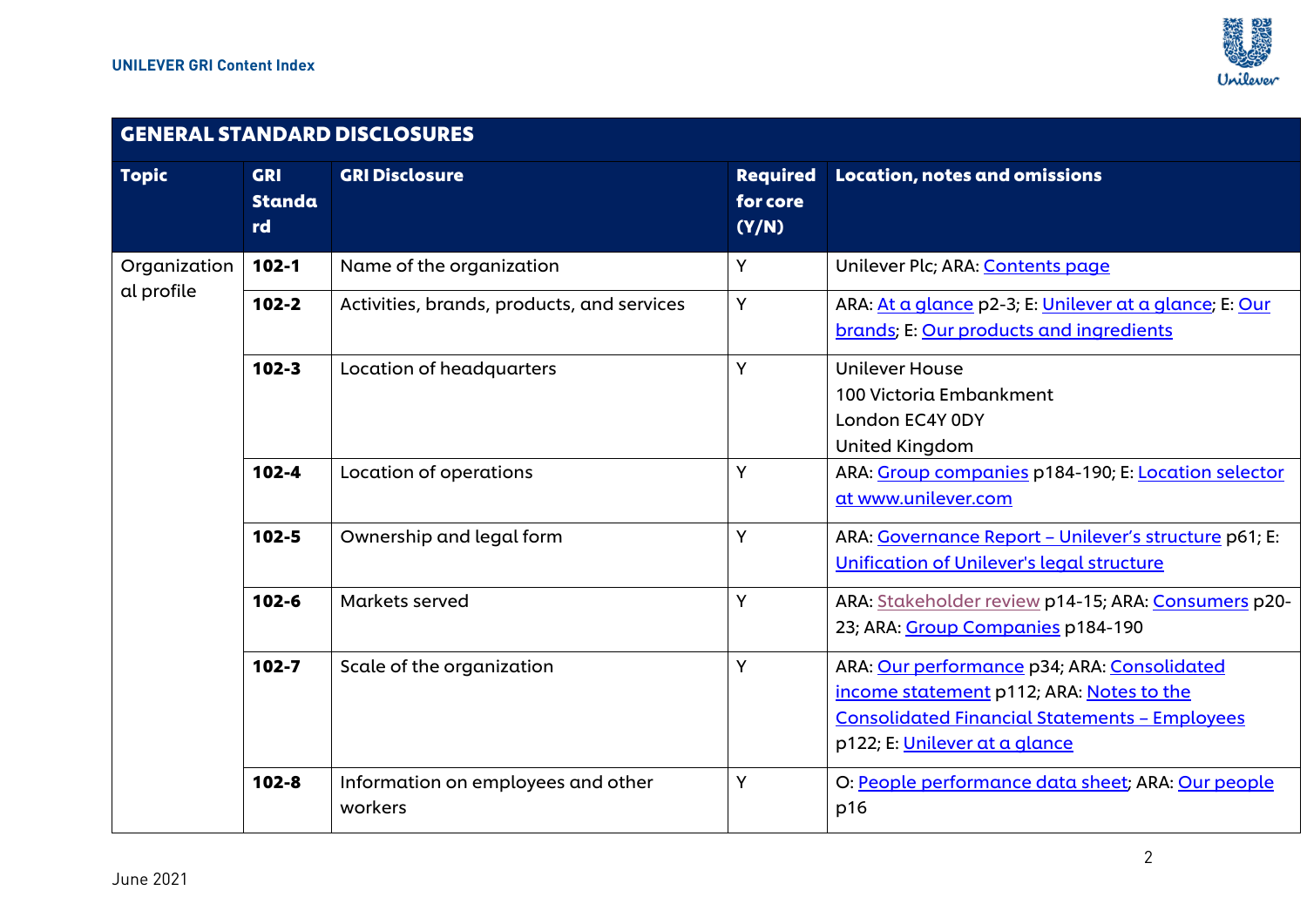

|          | $102 - 9$ | Supply chain                                                    | Y                                                                   | O: Unilever's Supply Chain                                                                                                                                                                                                                                                                                                                                                                                                                                                                                                                                                                                                                                                                                                                     |
|----------|-----------|-----------------------------------------------------------------|---------------------------------------------------------------------|------------------------------------------------------------------------------------------------------------------------------------------------------------------------------------------------------------------------------------------------------------------------------------------------------------------------------------------------------------------------------------------------------------------------------------------------------------------------------------------------------------------------------------------------------------------------------------------------------------------------------------------------------------------------------------------------------------------------------------------------|
|          | 102-10    | Significant changes to the organization and<br>its supply chain | Y                                                                   | ARA: Acquisitions and disposals p162-165                                                                                                                                                                                                                                                                                                                                                                                                                                                                                                                                                                                                                                                                                                       |
|          | 102-11    | Precautionary Principle or approach                             | Y<br>on Progress, Principle 7 p17<br>Y<br><b>Development Goals.</b> | <b>O: United Nations Global Compact Communication</b>                                                                                                                                                                                                                                                                                                                                                                                                                                                                                                                                                                                                                                                                                          |
|          | 102-12    | <b>External initiatives</b>                                     |                                                                     | We're a founding signatory to the UN Global<br>Compact, Global Compact LEAD and the UNGC's<br>Business for Peace Initiative. We helped to shape,<br>and are committed to achieving the UN Sustainable<br>We contribute to and participate in many external<br>initiatives to help bring about sustainable change.<br>Until the end of 2020, our approach to sustainability<br>was defined by the Unilever Sustainable Living Plan<br>(USLP). The USLP has been followed by the Unilever<br>Compass, our new business strategy, which has<br>sustainability embedded at its core. Individual<br>initiatives for each pillar of the Unilever Compass are<br>discussed in the relevant sections of the Planet and<br>Society Hub on unilever.com. |
|          | 102-13    | Membership of associations                                      | Y                                                                   | PSH: Engaging with stakeholders                                                                                                                                                                                                                                                                                                                                                                                                                                                                                                                                                                                                                                                                                                                |
| Strategy | 102-14    | Statement from senior decision-maker                            | Y                                                                   | ARA: Chief Executive Officer's Q&A p6-7                                                                                                                                                                                                                                                                                                                                                                                                                                                                                                                                                                                                                                                                                                        |
|          | 102-15    | Key impacts, risks, and opportunities                           | $\mathsf{N}$                                                        | ARA: Our Risks p44-50                                                                                                                                                                                                                                                                                                                                                                                                                                                                                                                                                                                                                                                                                                                          |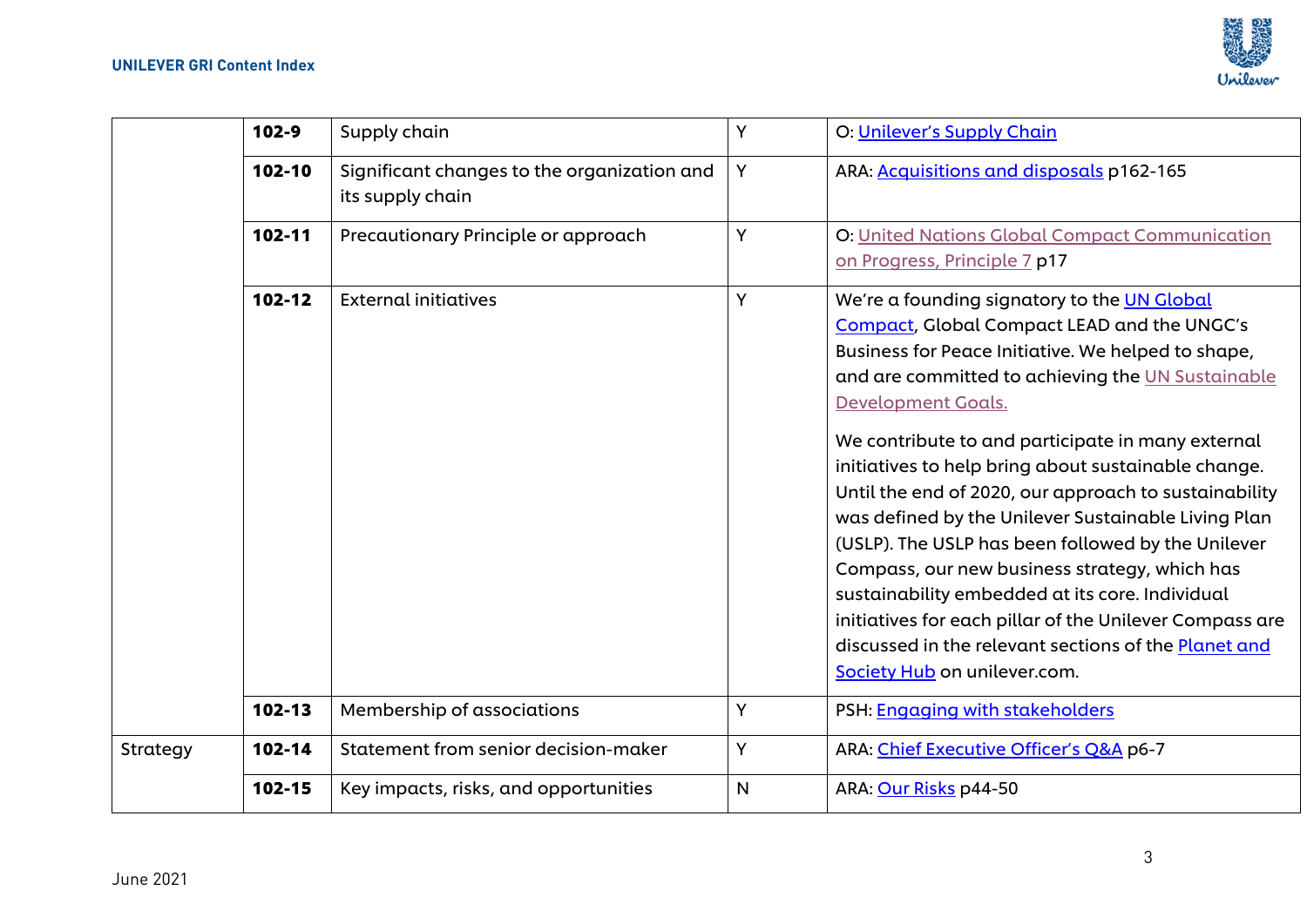

| <b>Ethics and</b><br>integrity | 102-16                  | Values, principles, standards, and norms of<br>behaviour | Y            | PSH: Business integrity; O: Code of Business Principles<br>and Code Policies                                                                                |
|--------------------------------|-------------------------|----------------------------------------------------------|--------------|-------------------------------------------------------------------------------------------------------------------------------------------------------------|
|                                | 102-17                  | Mechanisms for advice and concerns about<br>ethics       | $\mathsf{N}$ | O: Code of Business Principles and Code Policies; PSH:<br><b>Business integrity; E: Unilever Code Support Line</b>                                          |
| Governance                     | $102 - 18$              | Governance structure                                     | Y            | O: The Governance of Unilever; PSH: Our sustainability<br>governance; ARA: Report of the Corporate<br><b>Responsibility Committee p72-73</b>                |
|                                | 102-19<br>to 102-<br>39 |                                                          | $\mathsf{N}$ | Not required for core                                                                                                                                       |
| Stakeholder<br>engagement      | 102-40                  | List of stakeholder groups                               | Υ            | PSH: Engaging with stakeholders; ARA: Stakeholder<br>review p14                                                                                             |
|                                | 102-41                  | <b>Collective bargaining agreements</b>                  | Υ            | PSH: Human rights in our operations; O: Unilever<br><b>Code of Business Principles and Code Policies: Our</b><br><b>Respect, Dignity and Fair Treatment</b> |
|                                | 102-42                  | Identifying and selecting stakeholders                   | Υ            | PSH: Engaging with stakeholders                                                                                                                             |
|                                | 102-43                  | Approach to stakeholder engagement                       | Y            | PSH: Scope and boundaries of reporting; PSH:<br><b>Engaging with stakeholders</b>                                                                           |
|                                | 102-44                  | Key topics and concerns raised                           | Y            | PSH: Our material issues; PSH: Engaging with<br>stakeholders; ARA: Stakeholder review p14; PSH: Our<br>position on; PSH: Product safety & quality           |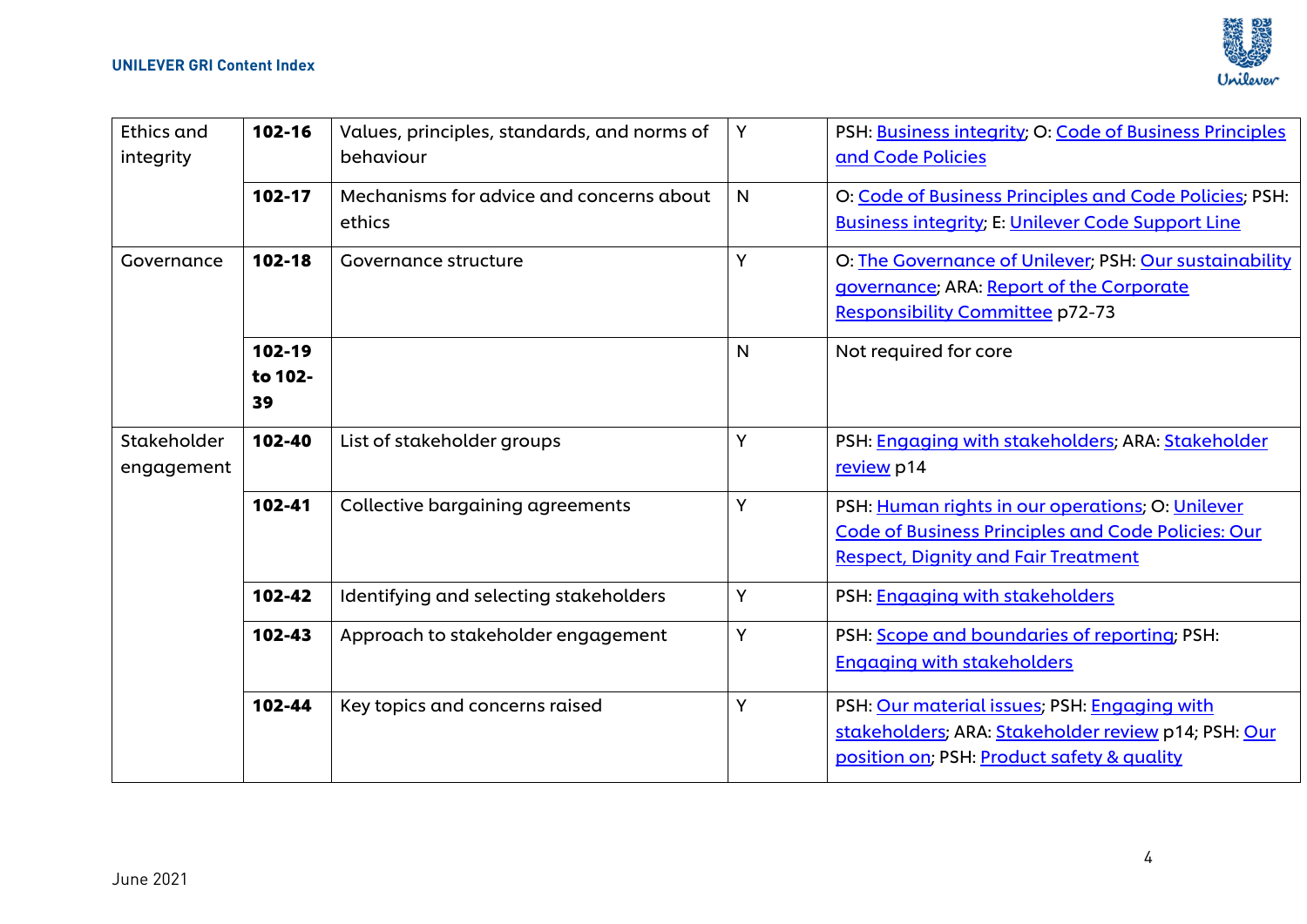

| Reporting<br>practice | 102-45 | Entities included in the consolidated<br>financial statements      | Y | ARA: Notes to the Consolidated Financial Statements<br>p116; ARA: Group companies p184-190                                   |
|-----------------------|--------|--------------------------------------------------------------------|---|------------------------------------------------------------------------------------------------------------------------------|
|                       | 102-46 | Defining report content and topic<br>boundaries                    | Ý | PSH: Our material issues; PSH: Scope and boundaries<br>of reporting; O: Basis of Preparation 2020                            |
|                       | 102-47 | List of material topics                                            | Y | PSH: Our material issues                                                                                                     |
|                       | 102-48 | <b>Restatements of information</b>                                 | Y | None                                                                                                                         |
|                       | 102-49 | Changes in reporting                                               | Y | PSH: Scope and boundaries of reporting; PSH:<br>Independent assurance; O: Basis of Preparation 2020                          |
|                       | 102-50 | Reporting period                                                   | Y | PSH: Scope and boundaries of reporting                                                                                       |
|                       | 102-51 | Date of most recent report                                         | Y | PSH: Scope and boundaries of reporting                                                                                       |
|                       | 102-52 | Reporting cycle                                                    | Y | PSH: Scope and boundaries of reporting                                                                                       |
|                       | 102-53 | Contact point for questions regarding the<br>report                | Y | E: Contacting us                                                                                                             |
|                       | 102-54 | Claims of reporting in accordance with the<br><b>GRI Standards</b> | Y | See this GRI Content Index, p1                                                                                               |
|                       | 102-55 | <b>GRI content index</b>                                           | Y | See this GRI Content Index                                                                                                   |
|                       | 102-56 | External assurance                                                 | Y | PSH: Scope and boundaries of reporting; PSH:<br>Independent assurance; O: PwC Independent Limited<br><b>Assurance Report</b> |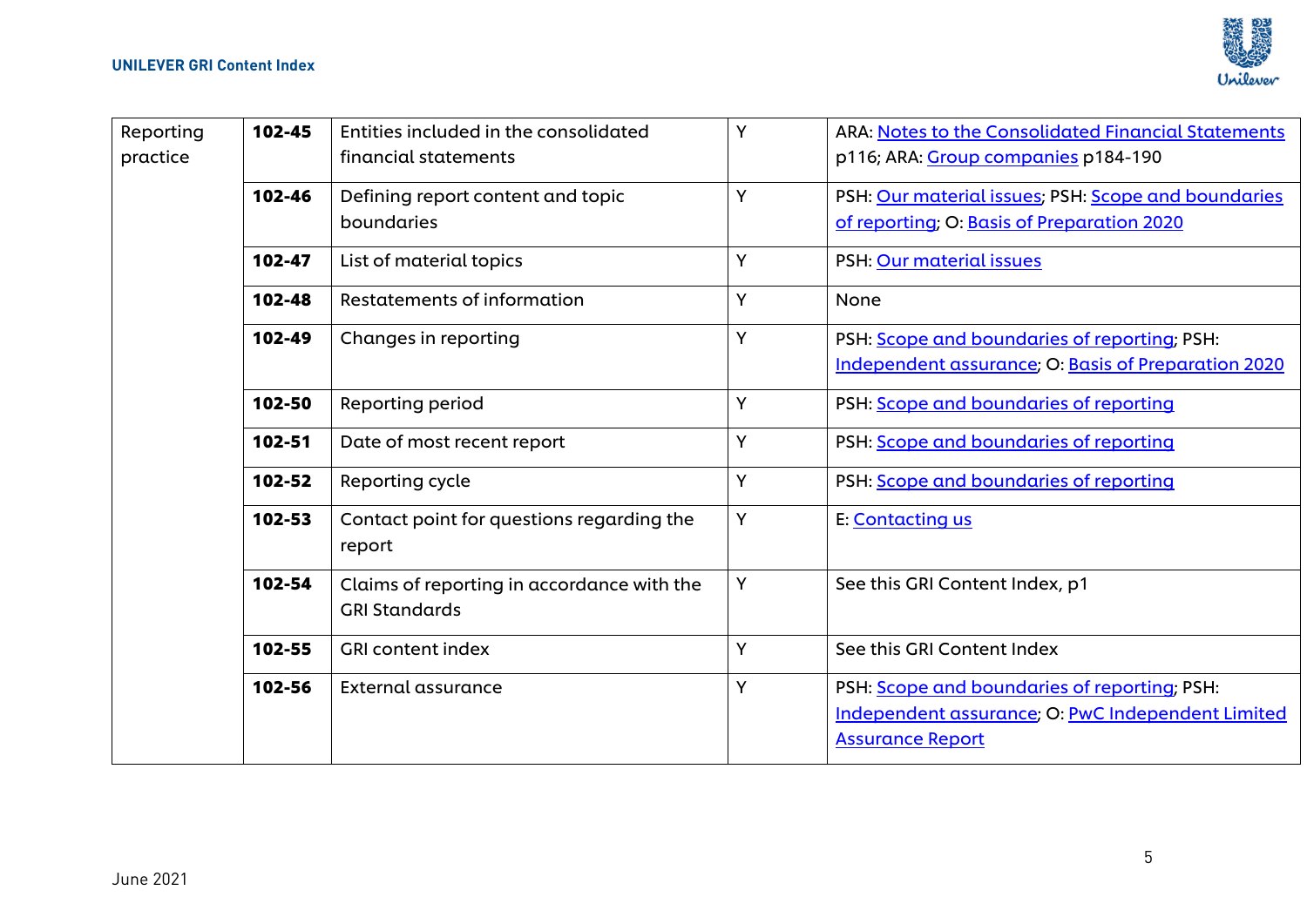

| UNILEVER MATERIAL TOPICS      |                                    |                                                       |                                                                                                                                                                                                                   |                                                              |  |  |  |
|-------------------------------|------------------------------------|-------------------------------------------------------|-------------------------------------------------------------------------------------------------------------------------------------------------------------------------------------------------------------------|--------------------------------------------------------------|--|--|--|
| <b>GRI Standard</b>           | No.                                | <b>GRI Disclosure</b>                                 | <b>Location, notes and omissions</b>                                                                                                                                                                              | <b>Sustainable</b><br><b>Development</b><br><b>Goals</b>     |  |  |  |
| <b>HEALTH AND HYGIENE</b>     |                                    |                                                       |                                                                                                                                                                                                                   |                                                              |  |  |  |
| <b>Management</b><br>approach | $103 -$<br>1                       | Explanation of the material topic<br>and its Boundary | PSH: Our material issues<br>Boundary: Internal - Company; External: Investors, Society<br>(citizens, NGOs, governments), Consumers, Customers<br>(retailers), suppliers and employees.                            | <b>CLEAN WATER</b><br>AND SANITATION<br>$\overline{\bullet}$ |  |  |  |
|                               | $103 -$<br>$\overline{\mathbf{2}}$ | The management approach and<br>its components         | PSH: Improving health and wellbeing; PSH: Improving<br>health and wellbeing - strategy and goals; O: The Unilever<br>Compass Strategy; O: Basis of Preparation 2020 p5                                            |                                                              |  |  |  |
|                               | $103 -$<br>3                       | Evaluation of the management<br>approach              | E: Our strategy; PSH: Our sustainability governance; O:<br>Unilever Sustainable Living Plan 2010 to 2020 Summary of<br>10 years' progress; ARA: Report of the Corporate<br><b>Responsibility Committee p72-73</b> |                                                              |  |  |  |
| <b>NUTRITION AND DIETS</b>    |                                    |                                                       |                                                                                                                                                                                                                   |                                                              |  |  |  |
| <b>Management</b><br>approach | $103 -$<br>1                       | Explanation of the material topic<br>and its Boundary | PSH: Our material issues<br><b>Boundary:</b> Internal - Company; External: Investors, Society<br>(citizens, NGOs, governments), Consumers, Customers<br>(retailers), suppliers and employees.                     | $2$ $400$ $400$ $400$ $400$ $400$<br>38                      |  |  |  |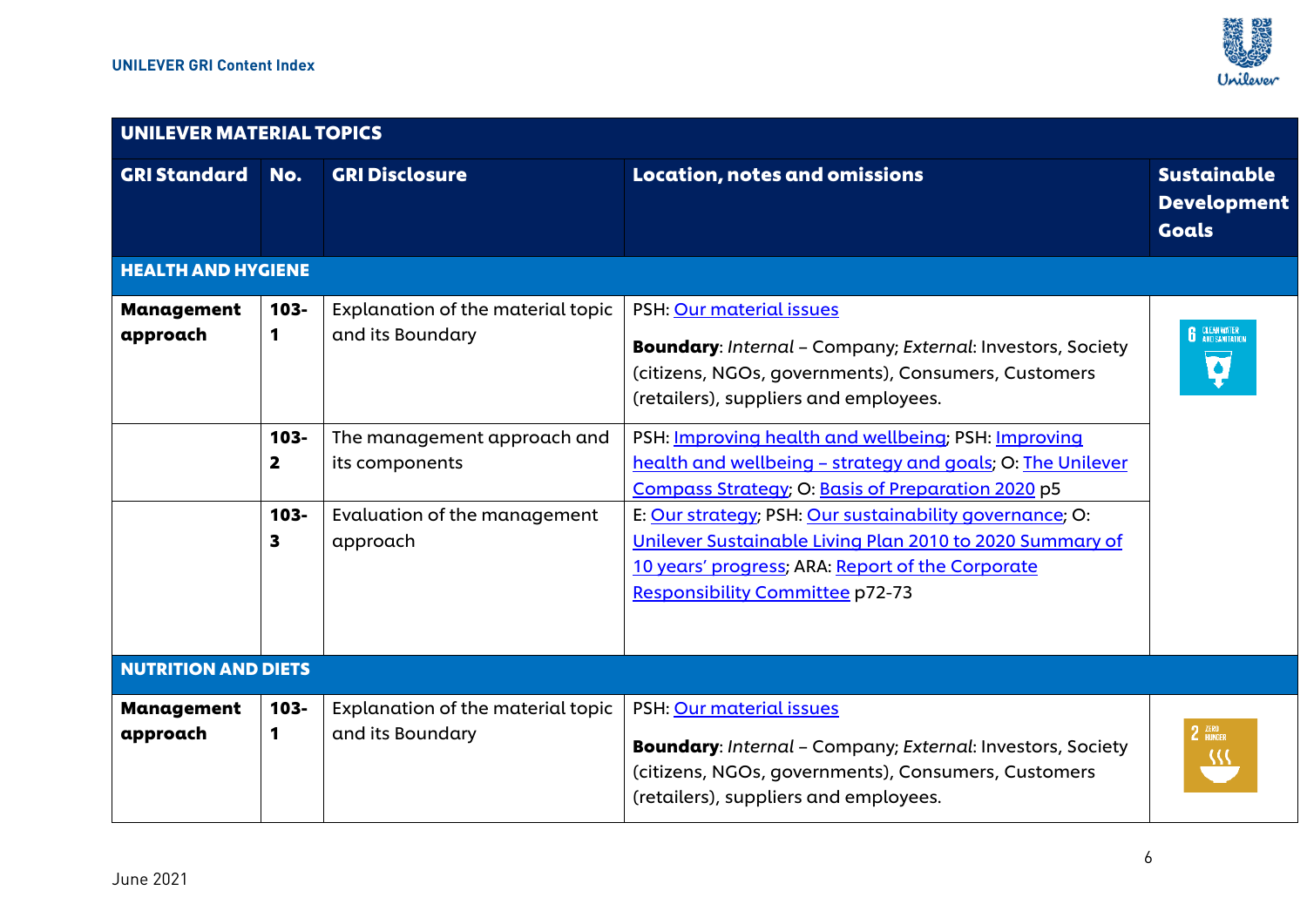

|                               | $103 -$<br>$\overline{\mathbf{2}}$ | The management approach and<br>its components         | PSH: Positive nutrition; PSH: Positive nutrition - Strategy and<br>goals; O: The Unilever Compass Strategy; O: Basis of<br>Preparation 2020 p9                                                                                              | 3 GOOD HEALTH<br>–⁄∧⁄ ¶<br>17 PARTNERSHIPS<br>8 |
|-------------------------------|------------------------------------|-------------------------------------------------------|---------------------------------------------------------------------------------------------------------------------------------------------------------------------------------------------------------------------------------------------|-------------------------------------------------|
|                               | $103 -$<br>3                       | Evaluation of the management<br>approach              | E: Our strategy; PSH: Our sustainability governance; O:<br>Unilever Sustainable Living Plan 2010 to 2020 Summary of<br>10 years' progress; O: Nutrition targets data sheet; ARA:<br>Report of the Corporate Responsibility Committee p72-73 |                                                 |
| <b>CLIMATE CHANGE</b>         |                                    |                                                       |                                                                                                                                                                                                                                             |                                                 |
| <b>Management</b><br>approach | $103 -$<br>1                       | Explanation of the material topic<br>and its Boundary | PSH: Our material issues<br><b>Boundary:</b> Internal - Company; External: Investors, Society<br>(citizens, NGOs, governments), Consumers, Customers<br>(retailers), suppliers and employees.                                               | <b>12</b> RESPONSIBLE<br>AND PRODUCTIE          |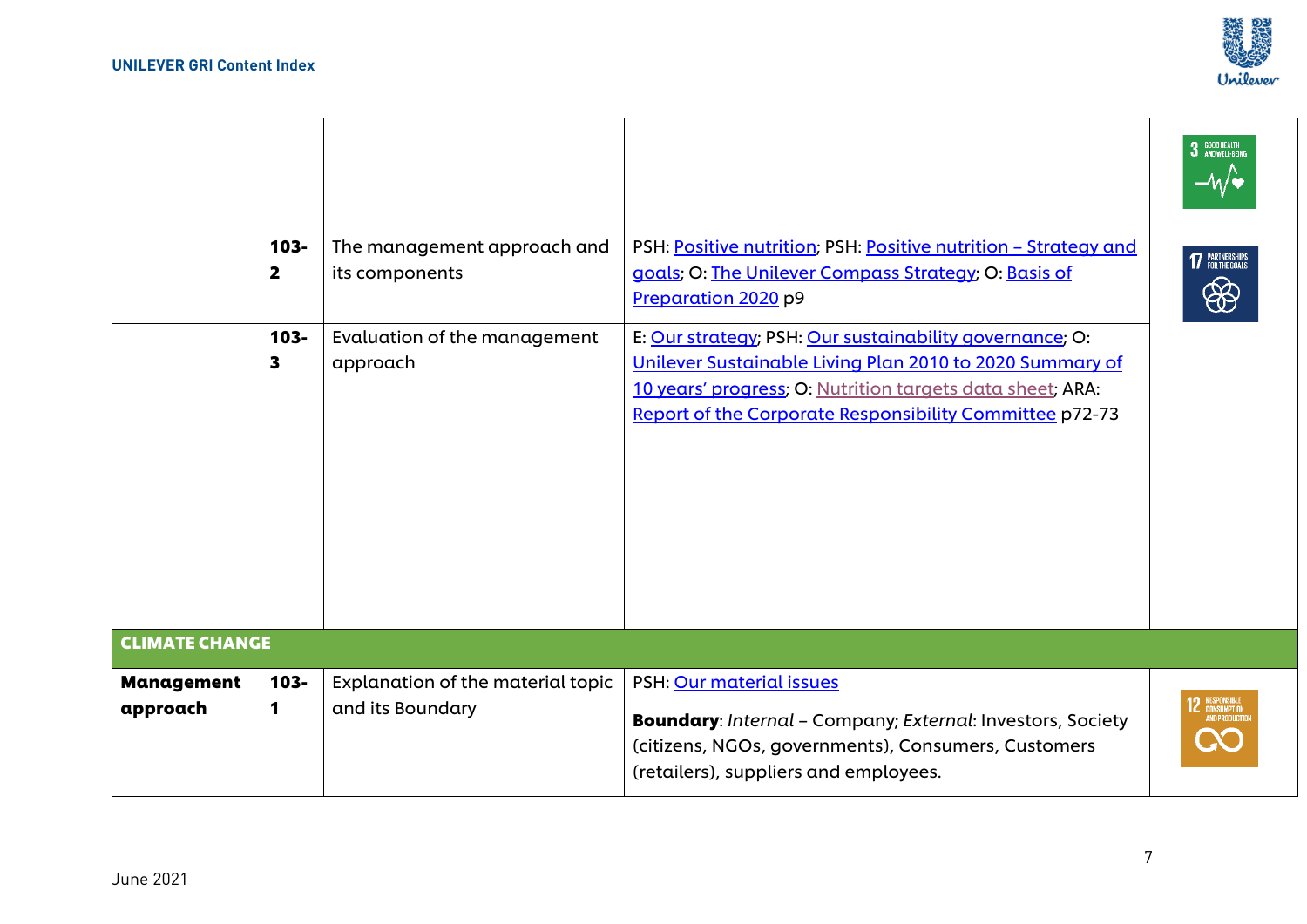

|                 | $103 -$                 | The management approach and      | ARA: Chairman's introduction - Corporate Governance p4;       |
|-----------------|-------------------------|----------------------------------|---------------------------------------------------------------|
|                 | $\overline{\mathbf{2}}$ | its components                   | Planet & society - net zero emissions p28; Our performance    |
|                 |                         |                                  | p34; Our risks - climate change p47; Sustainability deep-     |
|                 |                         |                                  | dives - In focus: climate change p51-57; Directors'           |
|                 |                         |                                  | Remuneration Report p83, 92-93; PSH: Climate action; PSH:     |
|                 |                         |                                  | Climate action - strategy and goals; CTAP: Climate            |
|                 |                         |                                  | Transition Action Plan; PSH: Our eco-efficiency reporting; O: |
|                 |                         |                                  | Unilever CDP Climate Response 2020*; O: Unilever              |
|                 |                         |                                  | Sustainable Living Plan 2010 to 2020 Summary of 10 years'     |
|                 |                         |                                  | progress; O: The Unilever Compass Strategy                    |
|                 | $103 -$                 | Evaluation of the management     | E: Our strategy; PSH: Our sustainability governance; O:       |
|                 | 3                       | approach                         | Unilever Sustainable Living Plan 2010 to 2020 Summary of      |
|                 |                         |                                  | 10 years' progress; O: Climate action data sheet; ARA:        |
|                 |                         |                                  | Report of the Corporate Responsibility Committee p72-73;      |
|                 |                         |                                  | PSH: Our eco-efficiency reporting;                            |
|                 |                         |                                  |                                                               |
|                 |                         |                                  |                                                               |
| <b>Economic</b> | $201 -$                 | Financial implications and other | ARA: Sustainability deep-dives - In focus: climate change     |
| performance     | 2                       | risks and opportunities due to   | p51-57                                                        |
|                 |                         | climate change                   |                                                               |
| <b>Energy</b>   | $302 -$                 | Energy consumption within the    | PSH: Our eco-efficiency reporting; O: Climate action data     |
|                 | 1                       | organization                     | sheet                                                         |
|                 |                         |                                  | O: Unilever CDP Climate Response 2020" p101; O: Basis of      |
|                 |                         |                                  | Preparation 2020 p19                                          |
|                 |                         |                                  |                                                               |
|                 |                         |                                  |                                                               |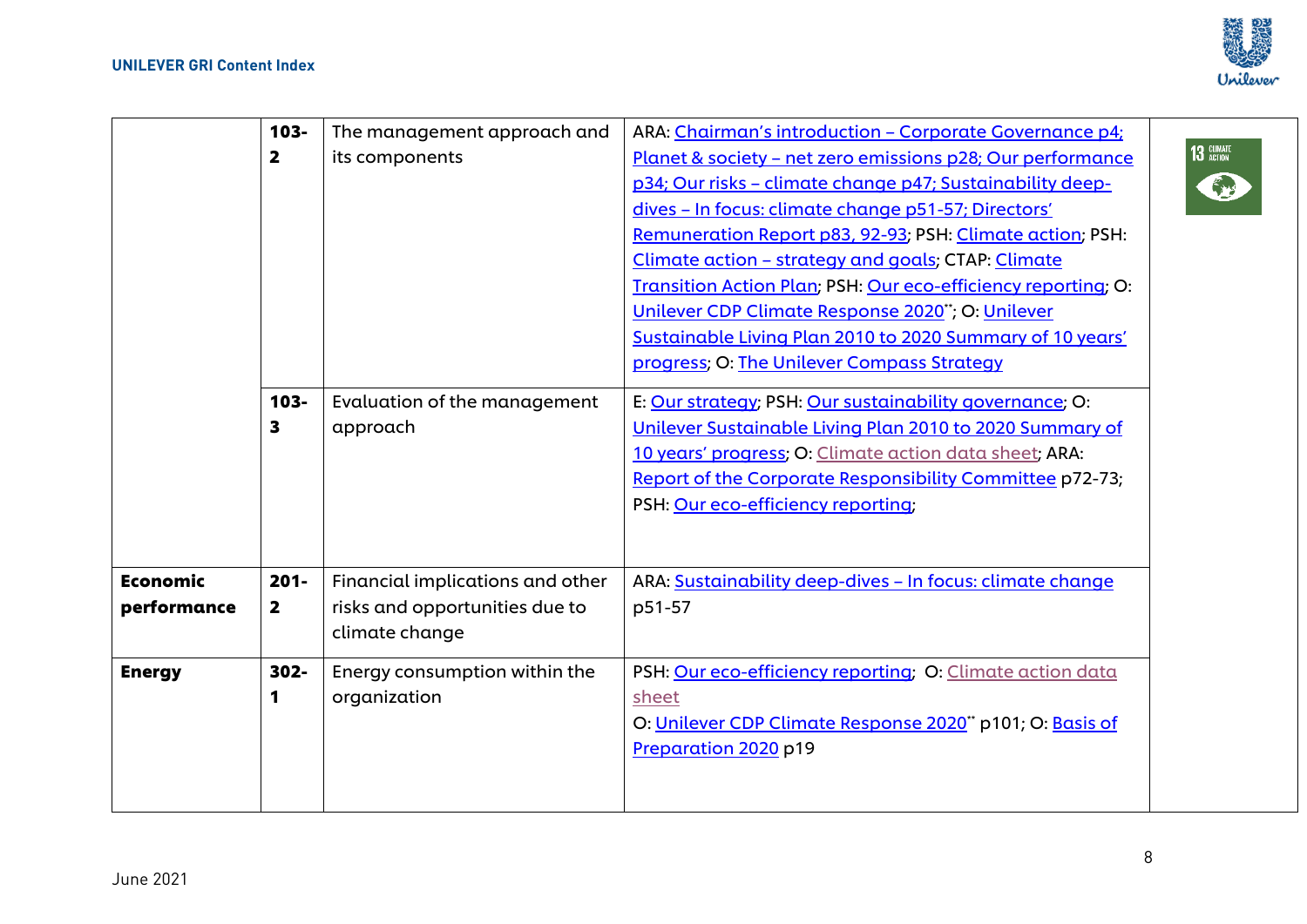

|                  | 302-<br>$\mathbf{3}$            | <b>Energy intensity</b>                                          | PSH: Our eco-efficiency reporting; O: Climate action data<br>sheet; O: Unilever CDP Climate Response 2020** p53, 124; O:<br><b>Basis of Preparation 2020</b> |  |
|------------------|---------------------------------|------------------------------------------------------------------|--------------------------------------------------------------------------------------------------------------------------------------------------------------|--|
|                  | 302-<br>4                       | Reduction of energy<br>consumption                               | PSH: Our eco-efficiency reporting; O: Climate action data<br>sheet; O: Unilever CDP Climate Response 2020" p 50-60, 101                                      |  |
|                  | $302 -$<br>5                    | Reductions in energy<br>requirements of products and<br>services | PSH: Brands taking climate action; PSH: Creating net zero<br>carbon products; ARA: Our performance - Reducing<br>environmental impact p34                    |  |
| <b>Emissions</b> | $305 -$<br>1                    | Direct (Scope 1) GHG emissions                                   | ARA: GHG emissions by activity p56; O: Climate action data<br>sheet; O: Unilever CDP Climate Response 2020" p76; O: Basis<br>of Preparation 2020 p19         |  |
|                  | 305-<br>$\overline{\mathbf{2}}$ | Energy indirect (Scope 2) GHG<br>emissions                       | ARA: GHG emissions by activity p56; O: Climate action data<br>sheet; O: Unilever CDP Climate Response 2020" p76; O: Basis<br>of Preparation 2020 p19         |  |
|                  | 305-<br>3                       | Other indirect (Scope 3) GHG<br>emissions                        | ARA: GHG emissions by activity p56; O: Climate action data<br>sheet; O: Unilever CDP Climate Response 2020* p77, 84-85;<br>O: Basis of Preparation 2020 p19  |  |
|                  | 305-<br>4                       | <b>GHG emissions intensity</b>                                   | O: Climate action data sheet; O: Unilever CDP Climate<br>Response 2020 <sup>*</sup> p47, 90; O: Basis of Preparation 2020 p19                                |  |
|                  | $305 -$<br>5                    | <b>Reduction of GHG emissions</b>                                | ARA: GHG emissions by activity p56; O: Climate action data<br>sheet; O: Unilever CDP Climate Response 2020* p98; O: Basis<br>of Preparation 2020 p19         |  |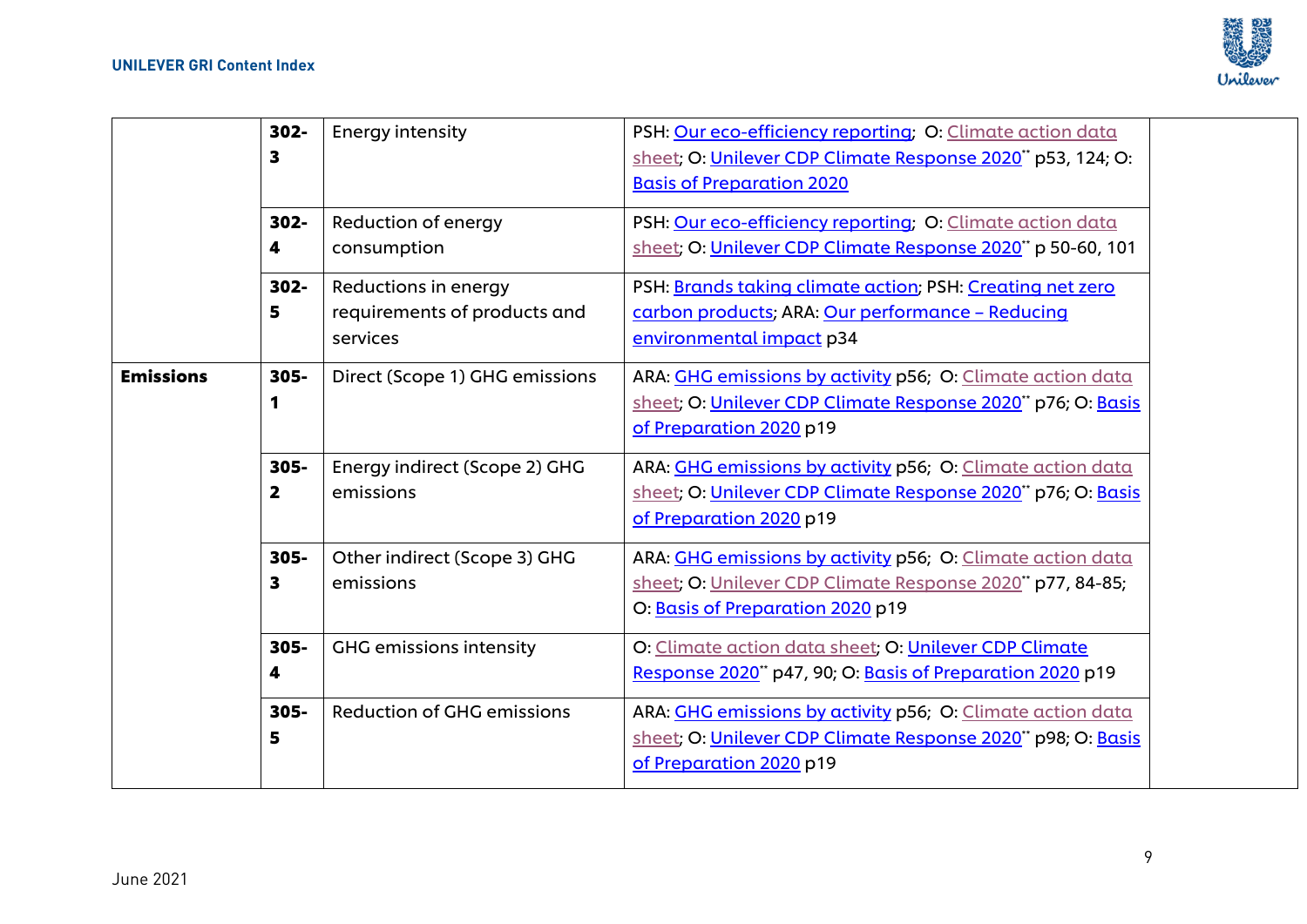

|                                                       | $305 -$<br>6<br>$305 -$<br>$\overline{\mathbf{z}}$ | Emissions of ozone-depleting<br>substances (ODS)<br>Nitrogen oxides ( $NOx$ ), sulfur<br>oxides $(SO_x)$ , and other<br>significant air emissions | PSH: Decarbonising our business - Keeping cool with<br>climate-friendly freezers; O: Unilever CDP Climate Response<br>2020" p73, 92, 150<br>O: Climate action data sheet<br>We report NO <sub>x</sub> emissions only. VOC emissions during<br>product manufacturing have not been considered to be<br>generally significant across our product categories and we<br>carry out regular reviews to determine relevant metrics.                                                                                                              |  |
|-------------------------------------------------------|----------------------------------------------------|---------------------------------------------------------------------------------------------------------------------------------------------------|-------------------------------------------------------------------------------------------------------------------------------------------------------------------------------------------------------------------------------------------------------------------------------------------------------------------------------------------------------------------------------------------------------------------------------------------------------------------------------------------------------------------------------------------|--|
| <b>Supplier</b><br>Environmental<br><b>Assessment</b> | 308-<br>$\mathbf 1$                                | New suppliers that were<br>screened using environmental<br>criteria                                                                               | PSH: Sustainable and regenerative sourcing; PSH: Zero<br>deforestation; O: Unilever CDP Forests Response 2020; RSP:<br>Unilever Responsible Sourcing Policy; SAC: Sustainable<br>Agriculture Code 2017; RAP: The Unilever regenerative<br>agriculture principles 2021; O: Sustainable Sourcing<br><b>Programme for Agricultural Raw Materials: Scheme Rules</b><br>2017; O: Unilever Sustainable Sourcing Programme Scheme<br>Rules Q & A (for definition of what defines 'sustainably<br>sourced'); O: Basis of Preparation 2020 p10, 11 |  |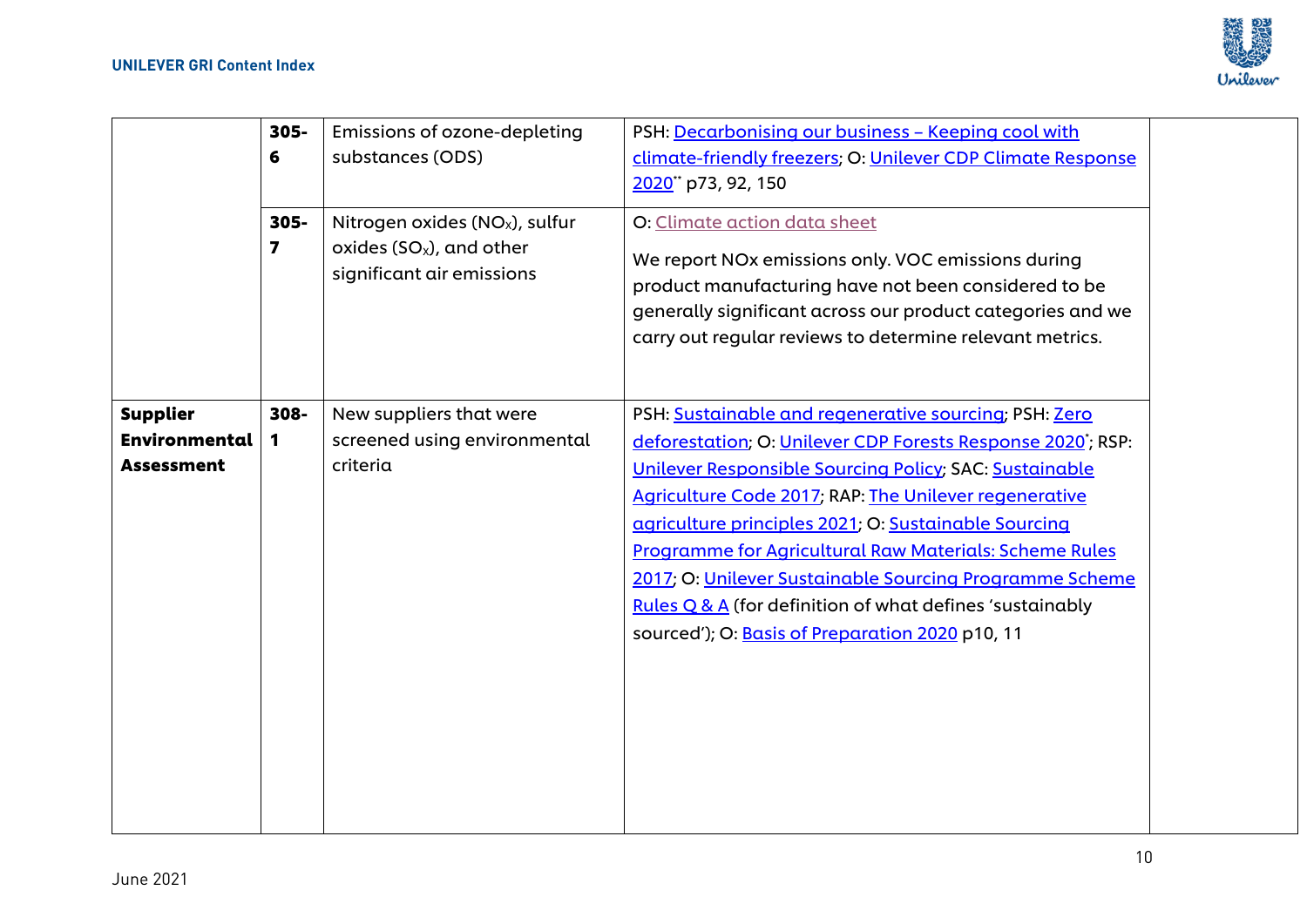

| <b>PACKAGING AND WASTE</b>    |                                    |                                                       |                                                                                                                                                                                                                                                                                                                                                                                                                                                                                                    |                                              |  |
|-------------------------------|------------------------------------|-------------------------------------------------------|----------------------------------------------------------------------------------------------------------------------------------------------------------------------------------------------------------------------------------------------------------------------------------------------------------------------------------------------------------------------------------------------------------------------------------------------------------------------------------------------------|----------------------------------------------|--|
| <b>Management</b><br>approach | $103 -$<br>1                       | Explanation of the material topic<br>and its Boundary | PSH: Our material issues<br><b>Boundary:</b> Internal - Company; External: Investors, Society<br>(citizens, NGOs, governments), Consumers, Customers<br>(retailers), Suppliers and Employees.                                                                                                                                                                                                                                                                                                      | ) RESPONSIBLE<br>Consumption<br>Andproductii |  |
|                               | 103-<br>$\overline{\mathbf{2}}$    | The management approach and<br>its components         | PSH: Waste-free world; PSH: Waste-free world - Strategy<br>and goals; PSH: Our eco-efficiency reporting; ARA: Planet &<br>society - A waste-free world p29; Our performance p34; Our<br>risks - Plastic packaging p47; Sustainability deep-dives - In<br>focus: plastic packaging p58-60; PSH: Our eco-efficiency<br>reporting; O: Unilever Sustainable Living Plan 2010 to 2020<br><b>Summary of 10 years' progress; O: The Unilever Compass</b><br>Strategy; O: Basis of Preparation 2020 p9, 20 |                                              |  |
|                               | $103 -$<br>3                       | Evaluation of the management<br>approach              | E: Our strategy; PSH: Our sustainability governance; O:<br>Unilever Sustainable Living Plan 2010 to 2020 Summary of<br>10 years' progress; O: Waste-free world data sheet; ARA:<br>Report of the Corporate Responsibility Committee p72-73;<br>PSH: Our eco-efficiency reporting;                                                                                                                                                                                                                  |                                              |  |
| <b>Materials</b>              | $301 -$<br>1                       | Materials used by weight or<br>volume                 | PSH: Rethinking plastic packaging; O: Waste-free world<br>data sheet; O: Unilever Sustainable Living Plan 2010 to 2020<br><b>Summary of 10 years' progress</b>                                                                                                                                                                                                                                                                                                                                     |                                              |  |
|                               | $301 -$<br>$\overline{\mathbf{2}}$ | Recycled input materials used                         | PSH: Rethinking plastic packaging; O: Waste-free world<br>data sheet; O: Unilever Sustainable Living Plan 2010 to 2020<br><b>Summary of 10 years' progress</b>                                                                                                                                                                                                                                                                                                                                     |                                              |  |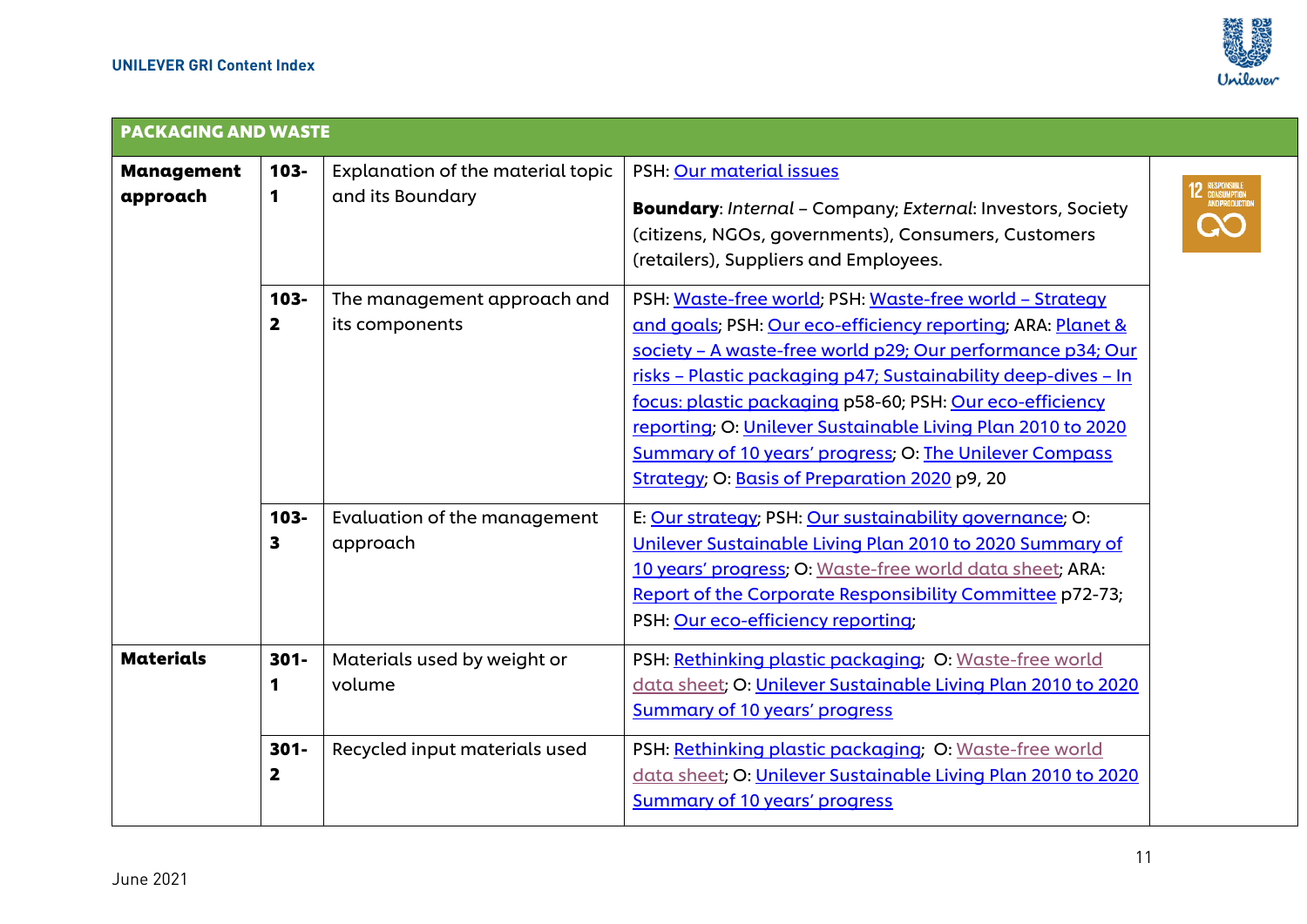

| <b>Effluents and</b><br>waste<br><b>WATER</b> | 306-<br>$\mathbf{2}$                 | Waste by type and disposal<br>method                                                                   | PSH: Our eco-efficiency reporting; O: Waste-free world data<br>sheet O: Unilever Sustainable Living Plan 2010 to 2020<br><b>Summary of 10 years' progress; O: Global Unilever Food</b><br><b>Waste Report 2019</b>                                                                                                                                                                                                                                                                                    |                                                                          |
|-----------------------------------------------|--------------------------------------|--------------------------------------------------------------------------------------------------------|-------------------------------------------------------------------------------------------------------------------------------------------------------------------------------------------------------------------------------------------------------------------------------------------------------------------------------------------------------------------------------------------------------------------------------------------------------------------------------------------------------|--------------------------------------------------------------------------|
| <b>Management</b><br>approach                 | 103-<br>1<br>$103 -$<br>$\mathbf{2}$ | Explanation of the material topic<br>and its Boundary<br>The management approach and<br>its components | PSH: Our material issues<br><b>Boundary:</b> Internal - Company; External: Investors, Society<br>(citizens, NGOs, governments), Consumers, Customers<br>(retailers), Suppliers and Employees.<br>PSH: Water stewardship; PSH: Our eco-efficiency reporting;<br>O: Unilever CDP Water Response 2020"*; PSH: Our eco-<br>efficiency reporting; O: Unilever Sustainable Living Plan<br>2010 to 2020 Summary of 10 years' progress; O: The Unilever<br>Compass Strategy; O: Basis of Preparation 2020 p18 | <b>6</b> CLEAN WATER<br>$\bullet$<br>13 CLIMATE<br><b>14 BELOW WATER</b> |
|                                               | $103 -$<br>3<br>303-<br>1            | Evaluation of the management<br>approach<br>Interactions with water as a<br>shared resource            | E: Our strategy; PSH: Our sustainability governance; O:<br>Unilever Sustainable Living Plan 2010 to 2020 Summary of<br>10 years' progress; O: Water data sheet; ARA: Report of the<br>Corporate Responsibility Committee p72-73; PSH: Our eco-<br>efficiency reporting;<br>PSH: Water stewardship - collective action on water<br>resources                                                                                                                                                           | X<br>15 LIFE                                                             |
|                                               | 303-<br>$\mathbf{2}$                 | Management of water<br>discharge-related impacts                                                       | O: Unilever CDP Water Response 2020"**<br>O: Unilever CDP Water Response 2020*** p37; O: Basis of<br>Preparation 2020 p18                                                                                                                                                                                                                                                                                                                                                                             |                                                                          |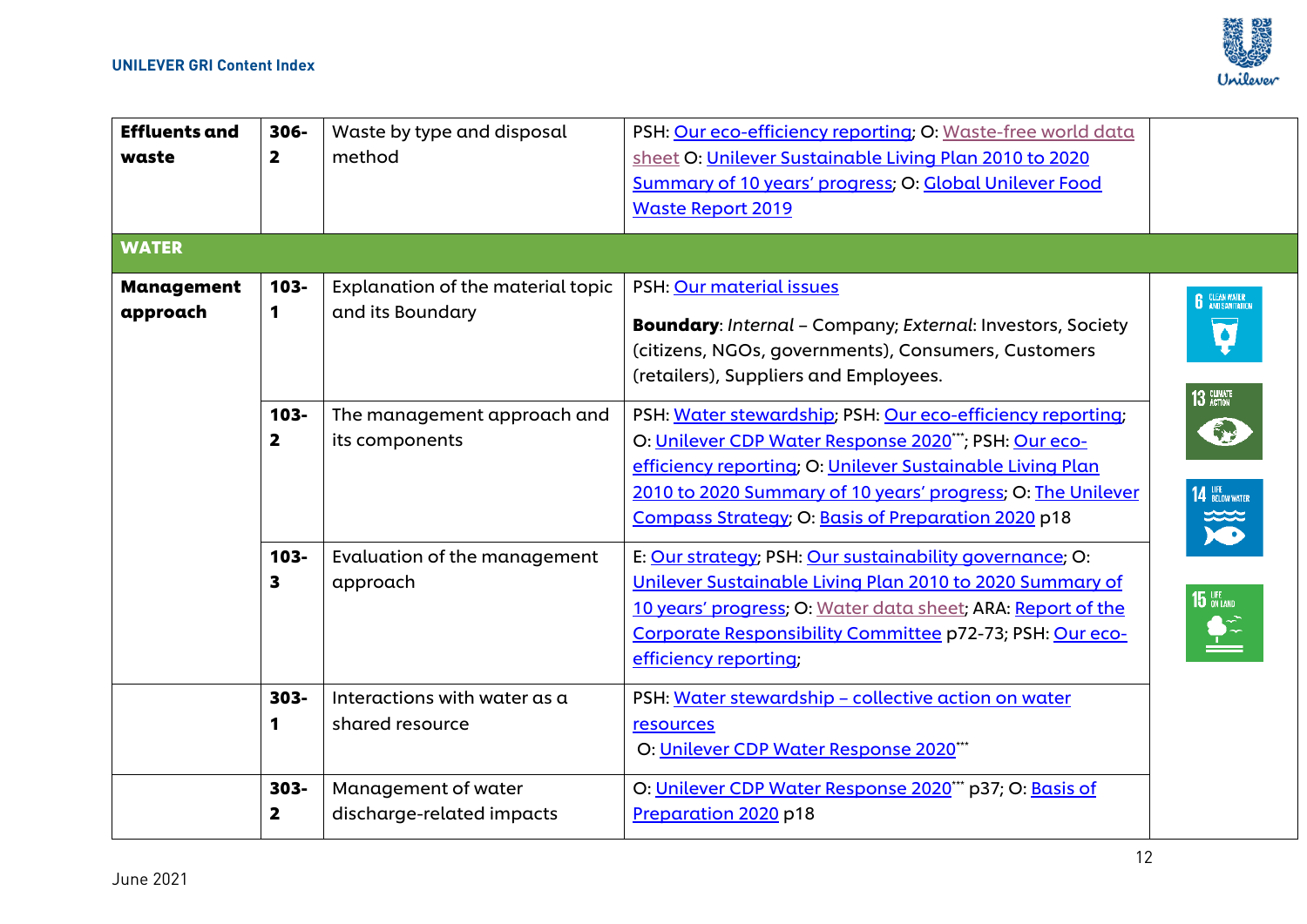

|                               | $303 -$<br>3 | Water withdrawal                                      | O: Unilever CDP Water Response 2020*** p12 & 20; O: Water<br>data sheet; O: Basis of Preparation 2020 p18                                                                                                                                                                                                                                                                                                                                                                                                                                                                                                                                                                                |                   |
|-------------------------------|--------------|-------------------------------------------------------|------------------------------------------------------------------------------------------------------------------------------------------------------------------------------------------------------------------------------------------------------------------------------------------------------------------------------------------------------------------------------------------------------------------------------------------------------------------------------------------------------------------------------------------------------------------------------------------------------------------------------------------------------------------------------------------|-------------------|
|                               | $303 -$<br>4 | Water discharge                                       | O: Unilever CDP Water Response 2020" p13 & 23; O: Basis of<br>Preparation 2020 p18                                                                                                                                                                                                                                                                                                                                                                                                                                                                                                                                                                                                       |                   |
|                               | $303 -$<br>5 | Water consumption                                     | O: Unilever CDP Water Response 2020" p14; O: Water data<br>sheet                                                                                                                                                                                                                                                                                                                                                                                                                                                                                                                                                                                                                         |                   |
|                               |              | <b>SUSTAINABLE &amp; RESPONSIBLE SOURCING</b>         |                                                                                                                                                                                                                                                                                                                                                                                                                                                                                                                                                                                                                                                                                          |                   |
| <b>Management</b><br>approach | $103 -$<br>1 | Explanation of the material topic<br>and its Boundary | PSH: Our material issues<br><b>Boundary:</b> Internal - Company; External: Investors, Society<br>(citizens, NGOs, governments), Consumers, Customers<br>(retailers), Suppliers and Employees.                                                                                                                                                                                                                                                                                                                                                                                                                                                                                            | <b>13 CLIMATE</b> |
|                               | 103-<br>2    | The management approach and<br>its components         | PSH: Sustainable and regenerative sourcing; PSH: Protect<br>and regenerate nature - Strategy and goals; RSP: Unilever<br>Responsible Sourcing Policy; SAC: Sustainable Agriculture<br>Code 2017; RAP: The Unilever Regenerative Agriculture<br>Principles 2021; O: Sustainable Sourcing Programme for<br>Agricultural Raw Materials: Scheme Rules 2017; O: Unilever<br>Sustainable Sourcing Programme Scheme Rules Q & A (for<br>definition of what defines 'sustainably sourced'); PNP:<br>People & Nature Policy 2020; O: Unilever Sustainable Living<br>Plan 2010 to 2020 Summary of 10 years' progress; O: The<br>Unilever Compass Strategy; O: Basis of Preparation 2020<br>p10, 11 | 15                |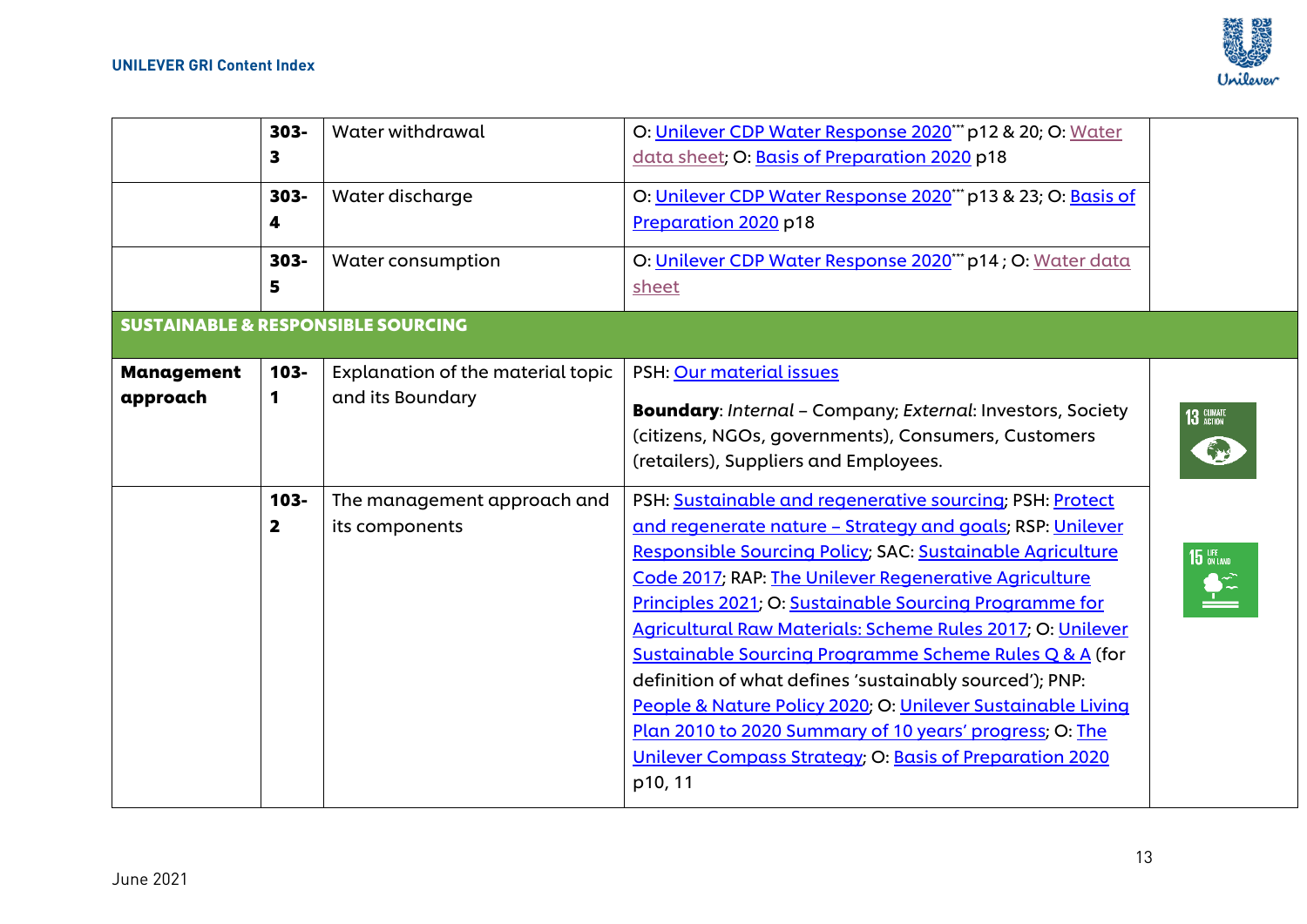

|                      | 103-                    | Evaluation of the management       | E: Our strategy; PSH: Our sustainability governance; O:      |  |
|----------------------|-------------------------|------------------------------------|--------------------------------------------------------------|--|
|                      | 3                       | approach                           | Unilever Sustainable Living Plan 2010 to 2020 Summary of     |  |
|                      |                         |                                    | 10 years' progress; PSH: Sustainable and regenerative        |  |
|                      |                         |                                    | sourcing; PSH: Sustainable palm oil; ARA: Report of the      |  |
|                      |                         |                                    | Corporate Responsibility Committee p72-73                    |  |
| <b>Materials</b>     | $301 -$                 | Materials used by weight or        | PSH: Sustainable and regenerative sourcing; PSH:             |  |
|                      | 1                       | volume                             | Sustainable palm oil; O: Unilever Sustainable Living Plan    |  |
|                      |                         |                                    | 2010 to 2020 Summary of 10 years' progress p24-28; O:        |  |
|                      |                         |                                    | Unilever CDP Forests Response 2020* p9                       |  |
| <b>Biodiversity</b>  | 304-                    | Significant impacts of activities, | PSH: Sustainable and regenerative sourcing; PSH:             |  |
|                      | $\overline{\mathbf{2}}$ | products, and services on          | Sustainable palm oil; PSH: Zero deforestation; SAC:          |  |
|                      |                         | biodiversity                       | Biodiversity and ecosystem services p14-15; RAP:             |  |
|                      |                         |                                    | Biodiversity p12; RSP: Principle 12 p31; O: Unilever CDP     |  |
|                      |                         |                                    | Forests Response 2020* p42                                   |  |
| <b>Supplier</b>      | 308-                    | New suppliers that were            | PSH: Sustainable and regenerative sourcing; RSP: Unilever    |  |
| <b>Environmental</b> | 1                       | screened using environmental       | Responsible Sourcing Policy; O: Sustainable Sourcing         |  |
| <b>Assessment</b>    |                         | criteria                           | Programme for Agricultural Raw Materials: Scheme Rules       |  |
|                      |                         |                                    | 2017; O: Unilever Sustainable Sourcing Programme Scheme      |  |
|                      |                         |                                    | Rules $Q$ & $A$ (for definition of what defines 'sustainably |  |
|                      |                         |                                    | sourced')                                                    |  |
|                      | 308-                    | Negative environmental impacts     | PSH: Sustainable and regenerative sourcing; PSH:             |  |
|                      | $\overline{\mathbf{2}}$ | in the supply chain and actions    | Sustainable palm oil; PSH: Zero deforestation; O: Unilever   |  |
|                      |                         | taken                              | <b>CDP Forests Response 2020*</b>                            |  |
|                      |                         |                                    | PSH: Our position on - Biofuels, Bioplastics, Deforestation, |  |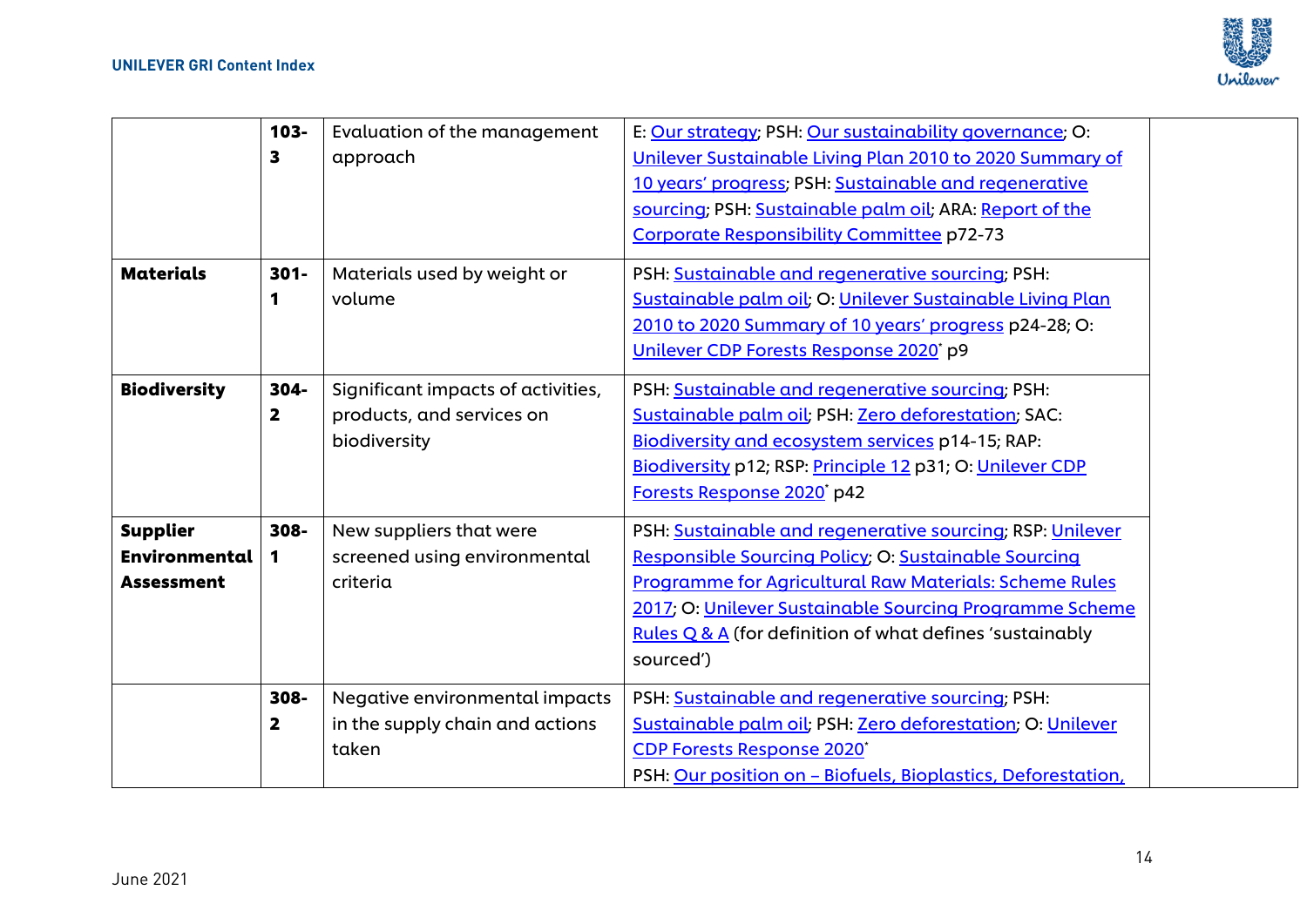

| Kodaikanal in India, Microplastics, Minimising pesticide<br>use, Palm Oil, Sustainable sourcing, Wipes                                                                                                                                                                                                                                                                                                                                                                                                                                                                                                        |
|---------------------------------------------------------------------------------------------------------------------------------------------------------------------------------------------------------------------------------------------------------------------------------------------------------------------------------------------------------------------------------------------------------------------------------------------------------------------------------------------------------------------------------------------------------------------------------------------------------------|
|                                                                                                                                                                                                                                                                                                                                                                                                                                                                                                                                                                                                               |
|                                                                                                                                                                                                                                                                                                                                                                                                                                                                                                                                                                                                               |
| <b>HUMAN RIGHTS</b>                                                                                                                                                                                                                                                                                                                                                                                                                                                                                                                                                                                           |
| PSH: Our material issues<br><b>Management</b><br>$103 -$<br>Explanation of the material topic                                                                                                                                                                                                                                                                                                                                                                                                                                                                                                                 |
| and its Boundary<br>approach<br>1<br><b>Boundary:</b> Internal - Company; External: Investors, Society<br>(citizens, NGOs, governments), Consumers, Customers<br>(retailers), Suppliers and Employees.                                                                                                                                                                                                                                                                                                                                                                                                        |
| 103-<br>The management approach and<br>PSH: Respect human rights; PSH: Respect human rights -<br>its components<br>$\mathbf{2}$<br><b>Strategy and goals; PSH: Human rights in our operations;</b><br>PSH: Human rights in our extended value chain; O: Human<br><b>Rights Policy Statement; PNP: People &amp; Nature Policy 2020;</b><br>O: Respect, Dignity & Fair Treatment Code Policy; HRR:<br>Human Rights Report 2020; RSP: Unilever Responsible<br>Sourcing Policy; SAC: Sustainable Agriculture Code 2017; O:<br>Human Rights Supplier Audit Update 2020; O: The Unilever<br><b>Compass Strategy</b> |
| E: Our strategy; PSH: Our sustainability governance; O:<br>Evaluation of the management<br>$103 -$                                                                                                                                                                                                                                                                                                                                                                                                                                                                                                            |
| Unilever Sustainable Living Plan 2010 to 2020 Summary of<br>approach<br>3<br>10 years' progress; PSH: PSH: Human rights in our<br>operations; PSH: Human rights in our extended value chain;<br>HRR: Human Rights Report 2020; O: Human Rights Supplier<br>Audit Update 2020; RSP: Evaluation and assessments p3;<br>ARA: Report of the Corporate Responsibility Committee p72-<br>73                                                                                                                                                                                                                         |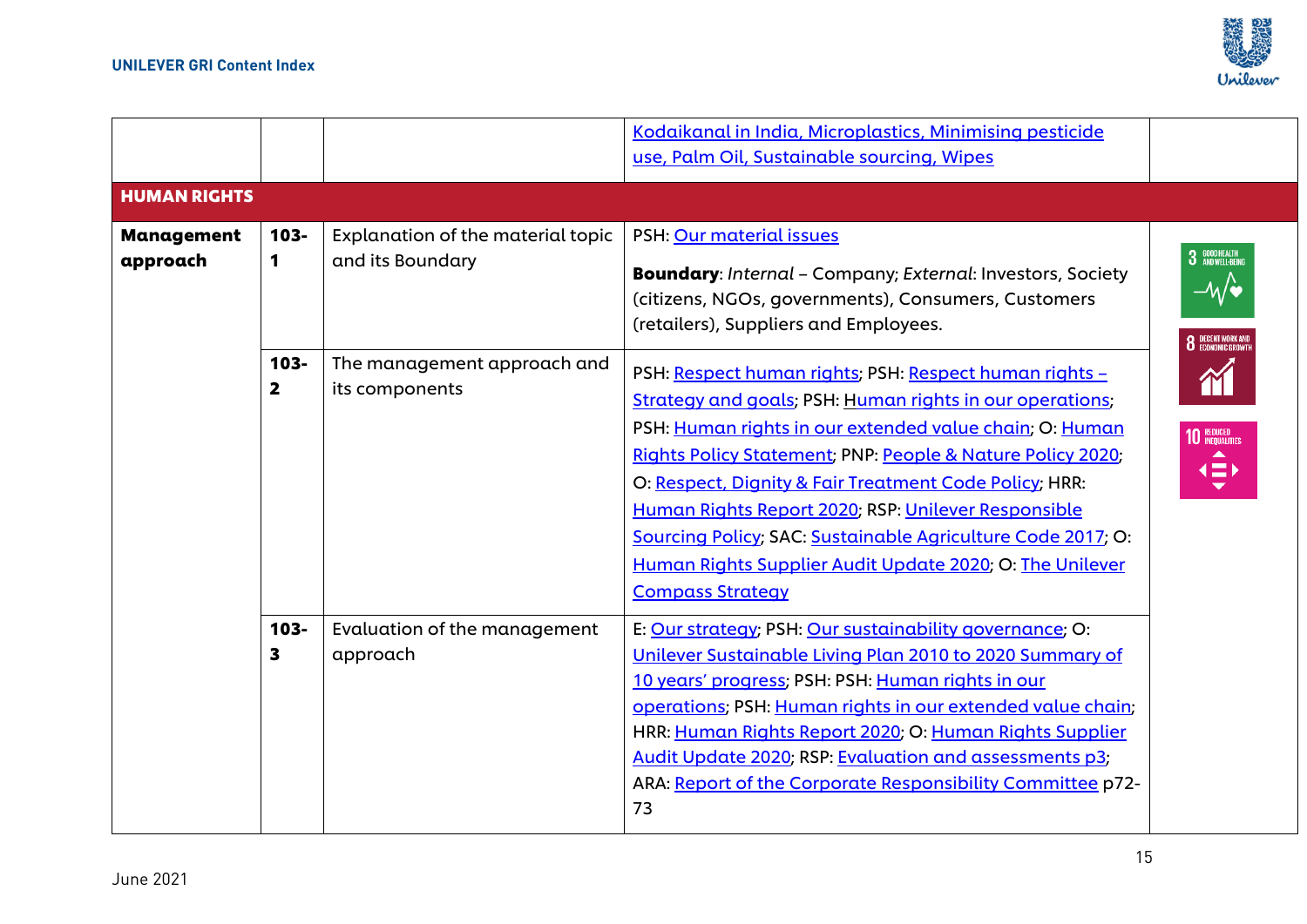

| <b>Training and</b><br>education<br>Non-                                                                                          | 404-<br>1<br>406-                 | Average hours of training per<br>year per employee<br>Incidents of discrimination and                                                                                                                                      | O: People performance data sheet; ARA: Our people p16-19<br>This indicator is partially reported. This information is<br>tracked internally but is not publicly reported.<br>PSH: Human rights in our operations; PSH: Human rights in                                                                                                                                                                                                                                                |  |
|-----------------------------------------------------------------------------------------------------------------------------------|-----------------------------------|----------------------------------------------------------------------------------------------------------------------------------------------------------------------------------------------------------------------------|---------------------------------------------------------------------------------------------------------------------------------------------------------------------------------------------------------------------------------------------------------------------------------------------------------------------------------------------------------------------------------------------------------------------------------------------------------------------------------------|--|
| discrimination                                                                                                                    | 1                                 | corrective actions taken                                                                                                                                                                                                   | our extended value chain; PSH: Our salient human rights<br>issues; O: Respect, Dignity & Fair Treatment Code Policy; O:<br>Human Rights Supplier Audit Update 2020 p3; O: HRR -<br>Discrimination p22-24                                                                                                                                                                                                                                                                              |  |
| <b>Freedom of</b><br><b>Association</b><br>and Collective<br><b>Bargaining</b><br><b>Forced or</b><br><b>Compulsory</b><br>Labour | 407-<br>1<br>409-<br>1            | Operations and suppliers in<br>which the right to freedom of<br>association and collective<br>bargaining may be at risk<br>Operations and suppliers at<br>significant risk for incidents of<br>forced or compulsory labour | O: Human Rights Supplier Audit Update 2020 p6; HRR -<br>Freedom of association p30-32; PSH: Human rights in our<br>operations; PSH: Human rights in our extended value chain<br>O: Human Rights Supplier Audit Update 2020 p5; HRR -<br>Forced labour p28-29; PSH: Human rights in our operations;<br>PSH: Human rights in our extended value chain; O: UK<br><b>Modern Slavery Act Transparency Statement 2021</b>                                                                   |  |
| <b>Supplier Social</b><br><b>Assessment</b>                                                                                       | 414-<br>1<br>414-<br>$\mathbf{2}$ | New suppliers that were<br>screened using social criteria<br>Negative social impacts in the<br>supply chain and actions taken                                                                                              | PSH: Sustainable and regenerative sourcing; SAC:<br>Sustainable Agriculture Code 2017; RSP: Unilever<br><b>Responsible Sourcing Policy; O: Basis of Preparation 2020</b><br>p10<br>PSH: Human rights in our operations; PSH: Human rights in<br>our extended value chain; PSH: Our salient human rights<br>issues; O: Respect, Dignity & Fair Treatment Code Policy; O:<br>Human Rights Supplier Audit Update 2020; HRR: Human<br>Rights Report 2020; RSP: Reporting on breaches p10; |  |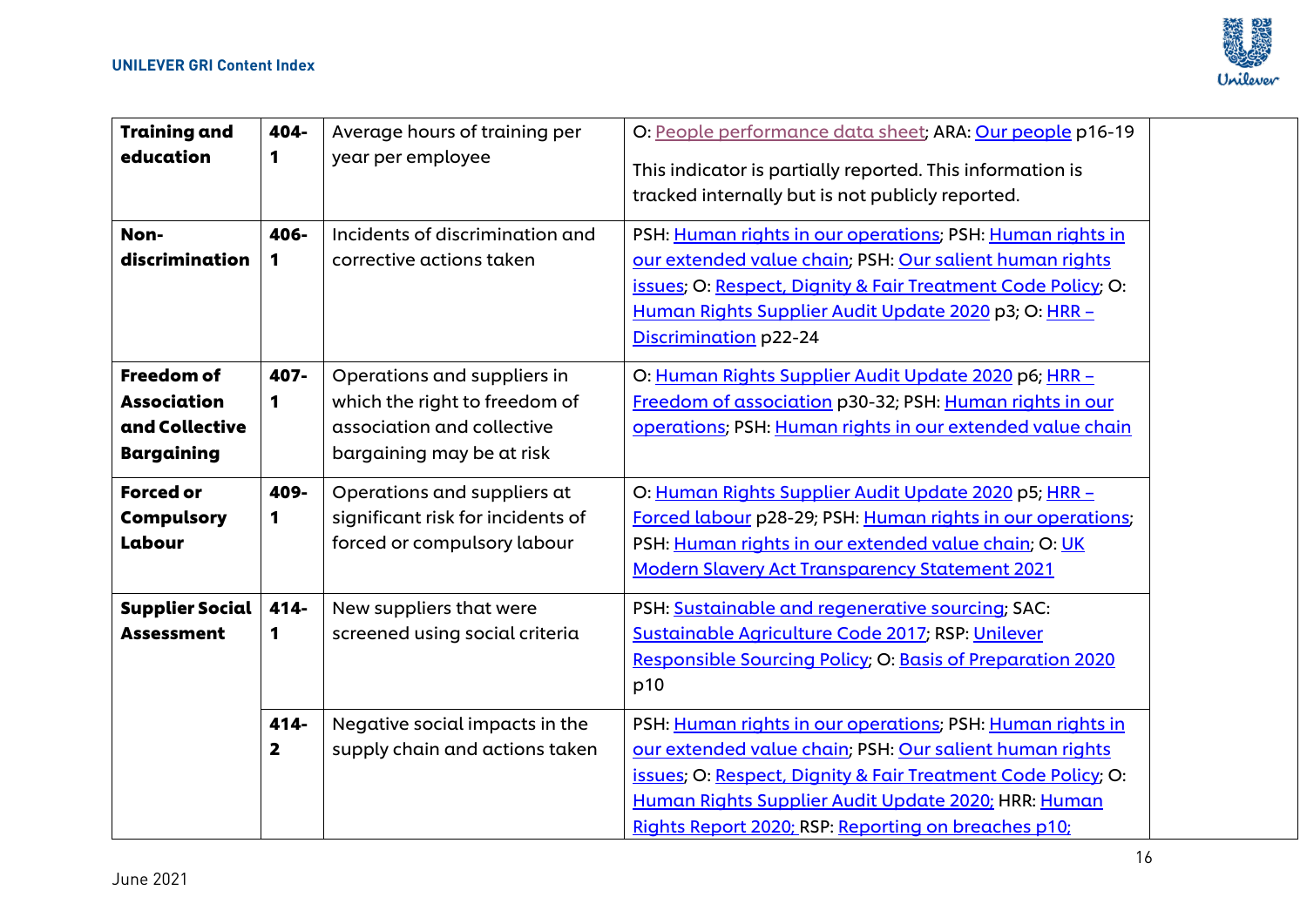

|                                      |                                   |                                                                                                        | <b>Evaluation and assessments p3; O: Basis of Preparation</b><br>2020 p10                                                                                                                                                                                                                                                                                                                                                                                                                                                                                                     |                                                                                                                         |
|--------------------------------------|-----------------------------------|--------------------------------------------------------------------------------------------------------|-------------------------------------------------------------------------------------------------------------------------------------------------------------------------------------------------------------------------------------------------------------------------------------------------------------------------------------------------------------------------------------------------------------------------------------------------------------------------------------------------------------------------------------------------------------------------------|-------------------------------------------------------------------------------------------------------------------------|
| <b>SOCIAL AND ECONOMIC INCLUSION</b> |                                   |                                                                                                        |                                                                                                                                                                                                                                                                                                                                                                                                                                                                                                                                                                               |                                                                                                                         |
| <b>Management</b><br>approach        | 103-<br>1<br>103-<br>$\mathbf{2}$ | Explanation of the material topic<br>and its Boundary<br>The management approach and<br>its components | PSH: Our material issues<br><b>Boundary:</b> Internal - Company; External: Investors, Society<br>(citizens, NGOs, governments), Consumers, Customers<br>(retailers), Suppliers and Employees.<br>ARA: Our Strategy p8-11; Suppliers & business partners p26-<br>27; Planet & society p28-29; PSH: Raise living standards; PSH:<br>Raise living standards - strategy and goals; PSH: Equity,<br>diversity and inclusion; PSH: Promoting diverse suppliers;<br>PSH: Championing inclusion via our brands; GPGR: UK<br>Gender Pay Report 2020; O: The Unilever Compass Strategy; | 1 <sup>NO</sup> POVERTY<br><b>8</b> DECENT WORK AND<br><b>10 REDUCED</b><br>$\blacktriangle$<br>$\left( \equiv \right)$ |
| <b>Economic</b><br>performance       | 103-<br>3<br>$201 -$<br>1         | Evaluation of the management<br>approach<br>Direct economic value generated<br>and distributed         | O: Basis of Preparation 2020 p12-15, 15-17<br>E: Our strategy; PSH: Our sustainability governance; O:<br>Unilever Sustainable Living Plan 2010 to 2020 Summary of<br>10 years' progress; GPGR: UK Gender Pay Report 2020; ARA:<br>Report of the Corporate Responsibility Committee p72-73<br>ARA: Our business model p12-13; ARA: Financial Statements<br>p104-204                                                                                                                                                                                                            |                                                                                                                         |
|                                      | $201 -$<br>3                      | Defined benefit plan obligations<br>and other retirement plans                                         | ARA: Financial Statements p123-129                                                                                                                                                                                                                                                                                                                                                                                                                                                                                                                                            |                                                                                                                         |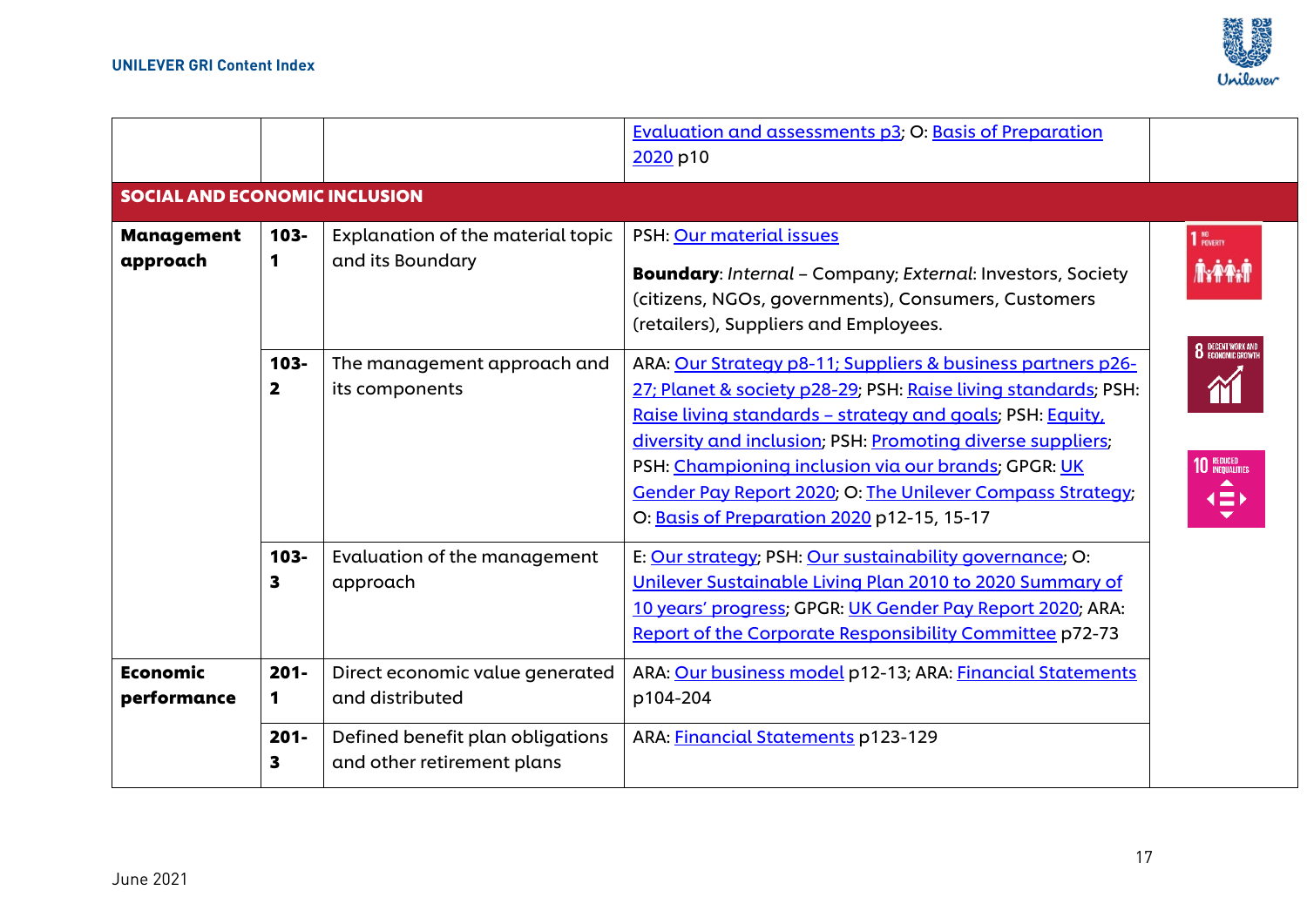

|                               | $203 -$<br>$\overline{\mathbf{2}}$ | Significant indirect economic<br>impacts                                                          | PSH: Raise living standards; PSH: Helping SME retailers<br>grow; PSH: Empowering smallholder farmers; PSH:<br>Promoting diverse suppliers; PSH: Health and wellbeing;<br>PSH: Positive nutrition; O: Unilever Sustainable Living Plan<br>2010 to 2020 Summary of 10 years' progress; O: Basis of<br>Preparation 2020 p14-16 |  |
|-------------------------------|------------------------------------|---------------------------------------------------------------------------------------------------|-----------------------------------------------------------------------------------------------------------------------------------------------------------------------------------------------------------------------------------------------------------------------------------------------------------------------------|--|
| <b>Diversity and</b>          | 405-                               | Diversity of governance bodies                                                                    | ARA: Open to all p19; ARA: Unilever Leadership Executive                                                                                                                                                                                                                                                                    |  |
| Equal<br><b>Opportunity</b>   | 1                                  | and employees                                                                                     | p66-67; ARA: Diversity policy p75; O: People performance<br>data sheet; GPGR - Breaking down our results p5; E: Who we<br>are - Equity, diversity & inclusion at Unilever                                                                                                                                                   |  |
|                               | 405-<br>$\mathbf{2}$               | Ratio of basic salary and<br>remuneration of women to men                                         | GPGR: Unilever in the UK p4; GPGR: Breaking down our<br>results p5                                                                                                                                                                                                                                                          |  |
| Local<br><b>Communities</b>   | 413-<br>1                          | Operations with local community<br>engagement, impact<br>assessments, and development<br>programs | PSH: Raise living standards; PSH: Helping SME retailers<br>grow; PSH: Empowering smallholder farmers; PSH:<br>Promoting diverse suppliers; O: Basis of Preparation 2020<br>p13-17; O: Community investment data sheet; PSH:<br><b>Disasters and emergencies</b>                                                             |  |
|                               |                                    | <b>EMPLOYEE HEALTH, SAFETY &amp; WELL-BEING</b>                                                   |                                                                                                                                                                                                                                                                                                                             |  |
| <b>Management</b><br>approach | 103-<br>1                          | Explanation of the material topic<br>and its Boundary                                             | PSH: Our material issues<br><b>Boundary:</b> Internal - Company; External: Employees.                                                                                                                                                                                                                                       |  |
|                               | 103-<br>$\overline{\mathbf{2}}$    | The management approach and<br>its components                                                     | PSH: Safety at work; PSH: Employee wellbeing; PSH: Our<br>salient human rights issues; O: Unilever Code of Business<br>Principles and Code Policies p24; O: Basis of preparation<br>2020 p20-21; PSH: Our eco-efficiency reporting; PSH: Human                                                                              |  |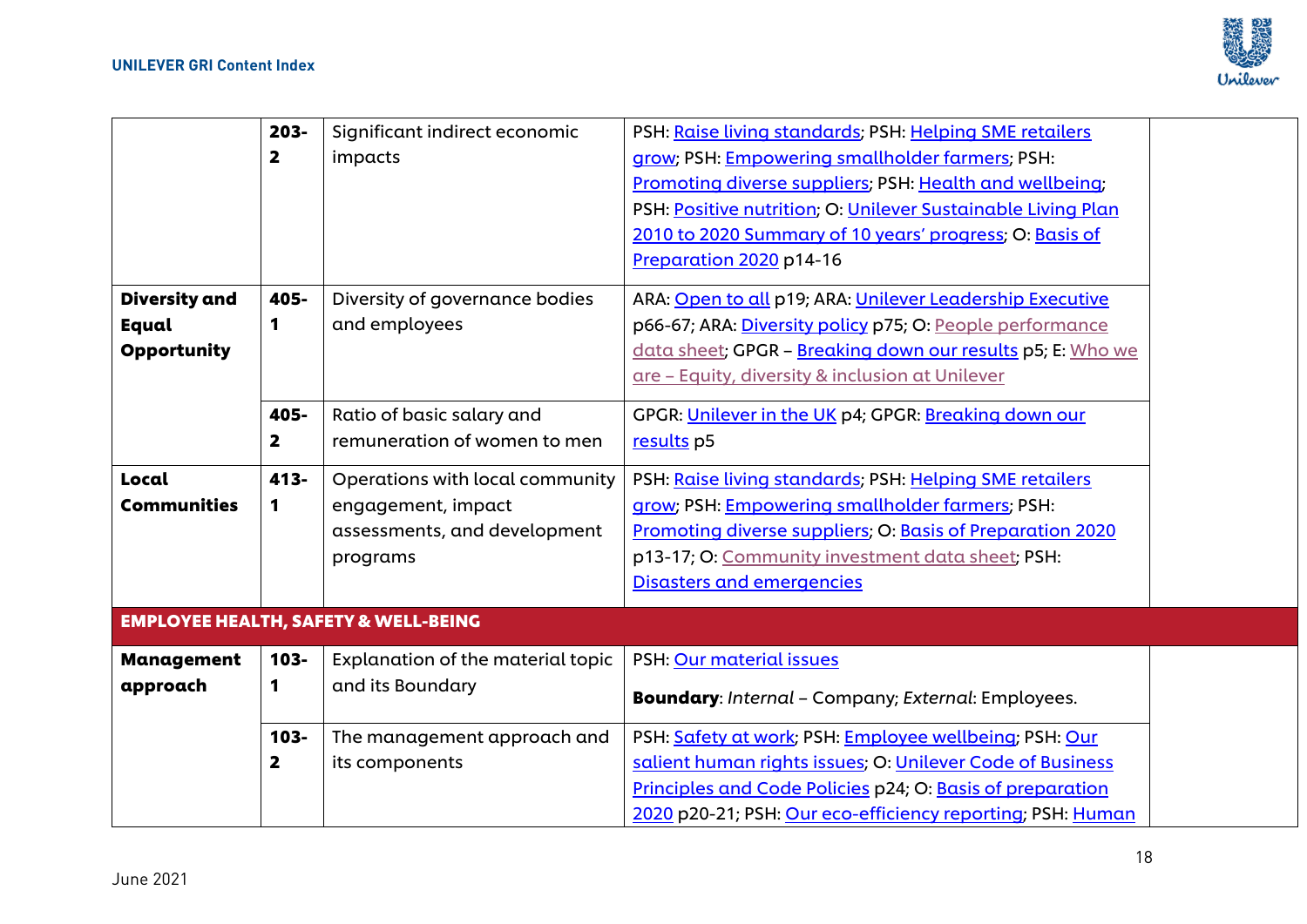

|                   |                         |                                 | rights in our extended value chain; O: The Unilever Compass |  |
|-------------------|-------------------------|---------------------------------|-------------------------------------------------------------|--|
|                   |                         |                                 | <b>Strategy</b>                                             |  |
|                   | 103-                    | Evaluation of the management    | E: Our strategy; PSH: Our sustainability governance; O:     |  |
|                   | 3                       | approach                        | Unilever Sustainable Living Plan 2010 to 2020 Summary of    |  |
|                   |                         |                                 | 10 years' progress; PSH: Safety at work; PSH: Employee      |  |
|                   |                         |                                 | wellbeing; O: Safety at work data sheet; O: Basis of        |  |
|                   |                         |                                 | preparation 2020 p20-21; PSH: Our eco-efficiency reporting; |  |
|                   |                         |                                 | HRR - Health & safety p36-38; ARA: Report of the Corporate  |  |
|                   |                         |                                 | <b>Responsibility Committee p72-73</b>                      |  |
| Occupational      | 403-                    | Occupational health and safety  | PSH: Safety at work; PSH: Employee wellbeing; PSH: Our      |  |
| <b>Health and</b> | 1                       | management system               | salient human rights issues                                 |  |
| Safety            | 403-                    | Hazard identification, risk     | PSH: Safety at work; PSH: Employee wellbeing; HRR - Health  |  |
|                   | $\overline{\mathbf{2}}$ | assessment, and incident        | & safety p36-38; PSH: Human rights in our extended value    |  |
|                   |                         | investigation                   | chain                                                       |  |
|                   | 403-                    | Occupational health services    | PSH: Employee wellbeing                                     |  |
|                   | 3                       |                                 |                                                             |  |
|                   | 403-                    | Worker participation,           | PSH: Safety at work; PSH: Employee wellbeing; ARA: Our      |  |
|                   | 4                       | consultation, and               | people p16                                                  |  |
|                   |                         | communication on occupational   |                                                             |  |
|                   |                         | health and safety               |                                                             |  |
|                   | 403-                    | Worker training on occupational | PSH: Safety at work; PSH: Employee wellbeing                |  |
|                   | 5                       | health and safety               |                                                             |  |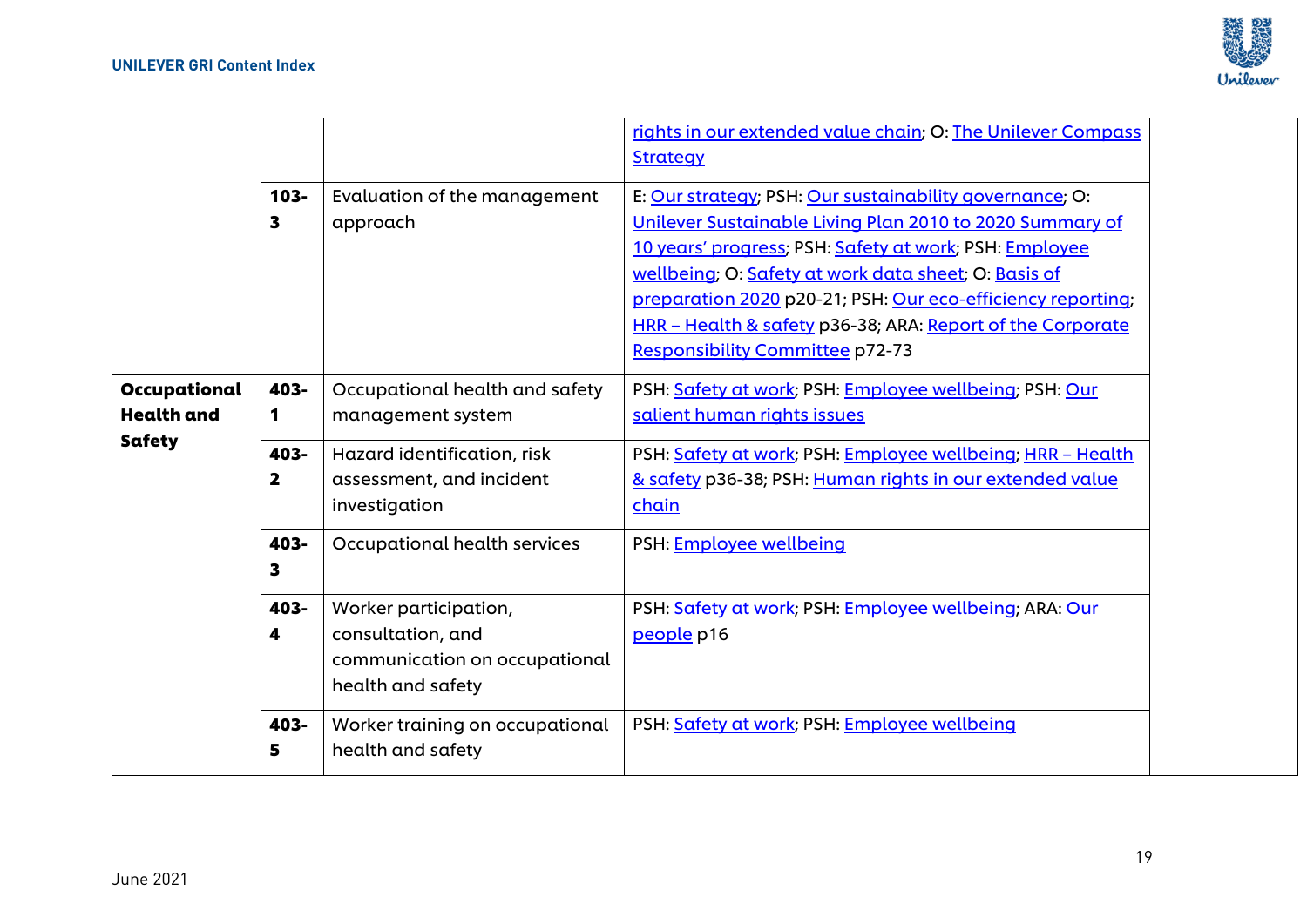

| 403-<br>6<br>403-<br>7 | Promotion of worker health<br>Prevention and mitigation of<br>occupational health and safety<br>impacts directly linked by<br>business relationships | PSH: Safety at work; PSH: Employee wellbeing; HRR - Health<br>& safety p36-38; RSP: Unilever Responsible Sourcing Policy<br>p8; PSH: Human rights in our extended value chain<br>HRR - Health & safety p36-38; RSP: Unilever Responsible<br>Sourcing Policy p8; O: Human Rights Supplier Audit Update<br>2020 p7; PSH: Human rights in our extended value chain             |
|------------------------|------------------------------------------------------------------------------------------------------------------------------------------------------|-----------------------------------------------------------------------------------------------------------------------------------------------------------------------------------------------------------------------------------------------------------------------------------------------------------------------------------------------------------------------------|
| 403-<br>8              | Workers covered by an<br>occupational health and safety<br>management system                                                                         | PSH: Safety at work; O: Human Rights Supplier Audit Update<br>2020 - Health and safety p7                                                                                                                                                                                                                                                                                   |
| 403-<br>9              | Work-related injuries                                                                                                                                | PSH: Safety at work; PSH: Employee wellbeing; O: Safety at<br>work data sheet                                                                                                                                                                                                                                                                                               |
| 403-<br>10             | Work-related ill health                                                                                                                              | PSH: Safety at work; PSH: Employee wellbeing; O: Safety at<br>work data sheet<br>This indicator is partially reported. We report occupational<br>illnesses for our employees under the criteria laid down by<br>the US Occupational Safety & Health Administration<br>(OSHA). We do not measure this for contractors or the<br>temporary staff we call 'contingent labour'. |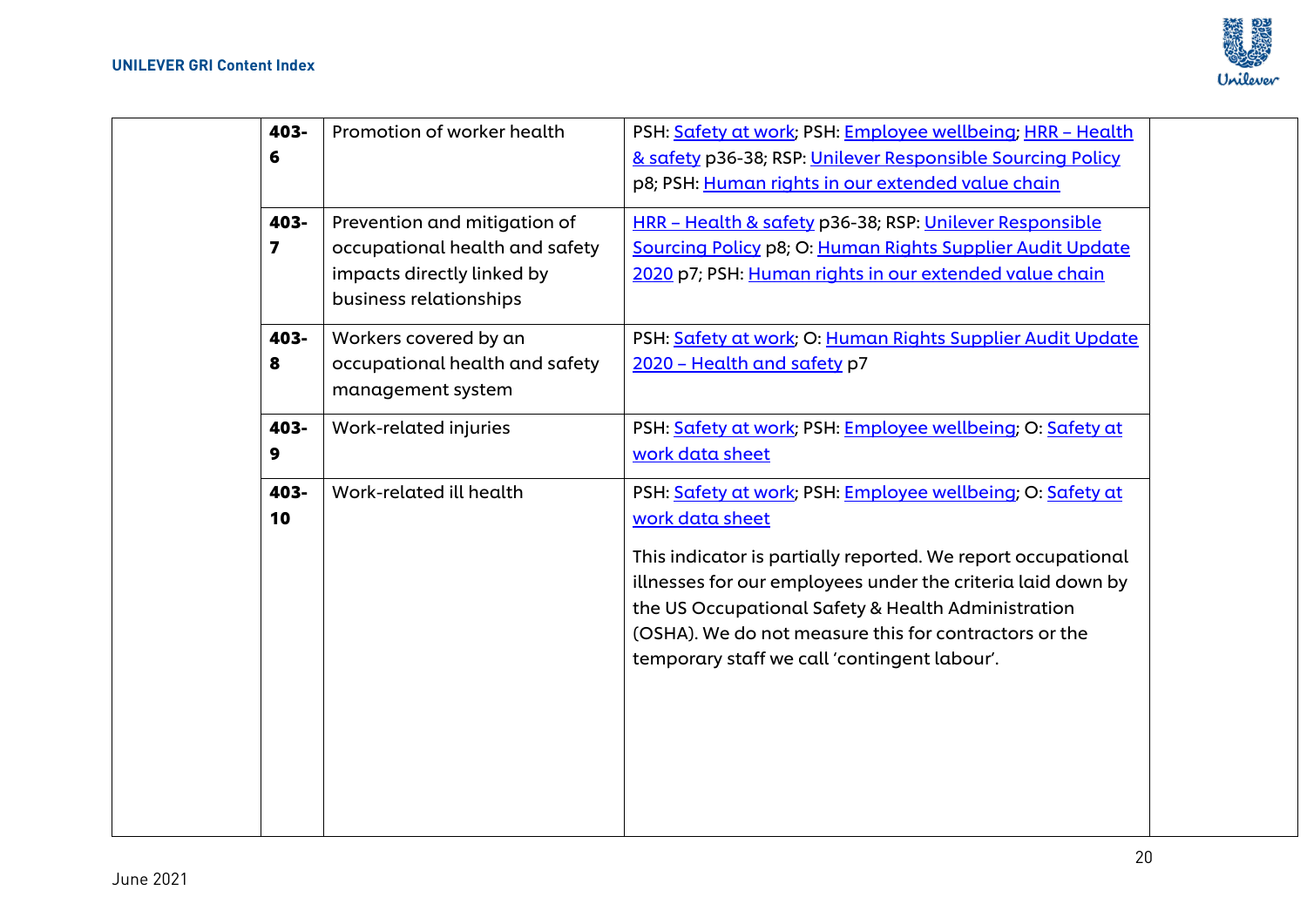

| <b>TALENT AND DEVELOPMENT</b>    |                                 |                                                                                 |                                                                                                                                                                                                                                                                      |  |
|----------------------------------|---------------------------------|---------------------------------------------------------------------------------|----------------------------------------------------------------------------------------------------------------------------------------------------------------------------------------------------------------------------------------------------------------------|--|
| <b>Management</b><br>approach    | $103 -$<br>$\mathbf 1$          | Explanation of the material topic<br>and its Boundary                           | PSH: Our material issues<br><b>Boundary:</b> Internal - Company; External: Employees.                                                                                                                                                                                |  |
|                                  | 103-<br>$\overline{\mathbf{2}}$ | The management approach and<br>its components                                   | PSH: Future of work; PSH: Future of work - Strategy and<br>goals; E: Why work for Unilever; ARA: Our people p16-19; O:<br><b>The Unilever Compass Strategy</b>                                                                                                       |  |
|                                  | $103 -$<br>3                    | Evaluation of the management<br>approach                                        | E: Our strategy; PSH: Our sustainability governance; O:<br>Unilever Sustainable Living Plan 2010 to 2020 Summary of<br>10 years' progress                                                                                                                            |  |
| <b>Employment</b>                | 401-<br>1                       | New employee hires and<br>employee turnover                                     | O: People performance data sheet; ARA: Our people p16-19<br>This indicator is partially reported. We report the total rate<br>of employee retention and the percentage of internal hires.<br>We do not publicly report this data broken down by region<br>or gender. |  |
| <b>Training and</b><br>education | 404-<br>$\overline{\mathbf{2}}$ | Programs for upgrading<br>employee skills and transition<br>assistance programs | PSH: Future of work; O: People performance data sheet; E:<br>Why work for Unilever; ARA: Our people p16-19<br>This indicator is partially reported. Details of employee<br>transition and assistance programmes are communicated<br>internally with our people.      |  |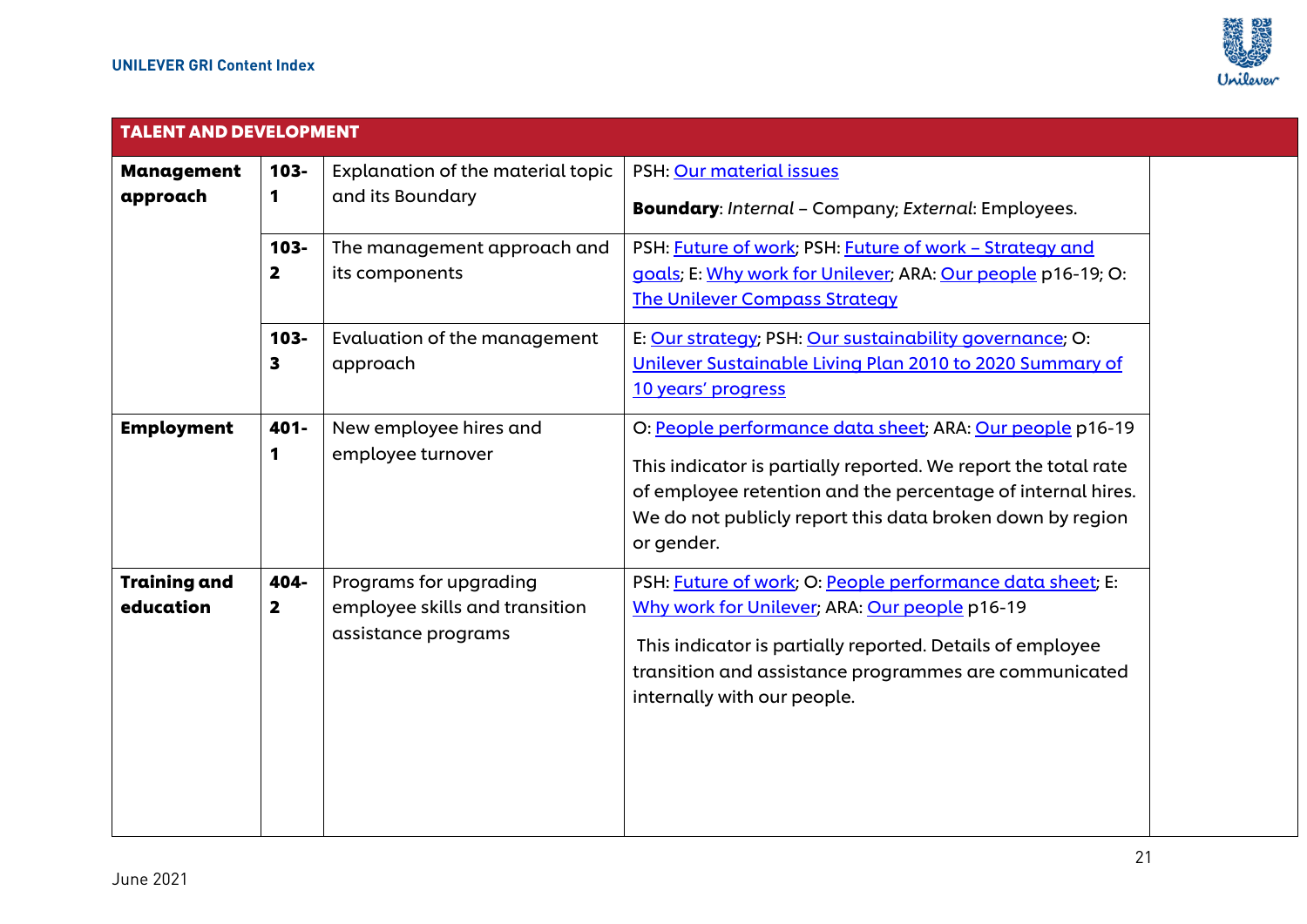

| <b>GOVERNANCE, ACCOUNTABILITY AND CULTURE</b> |                                    |                                                       |                                                                                                                                                                                                                                                                                                                                                                                                                                                                                |  |  |
|-----------------------------------------------|------------------------------------|-------------------------------------------------------|--------------------------------------------------------------------------------------------------------------------------------------------------------------------------------------------------------------------------------------------------------------------------------------------------------------------------------------------------------------------------------------------------------------------------------------------------------------------------------|--|--|
| <b>Management</b>                             | 103-                               | Explanation of the material topic                     | PSH: Our material issues                                                                                                                                                                                                                                                                                                                                                                                                                                                       |  |  |
| approach                                      | 1                                  | and its Boundary                                      | <b>Boundary:</b> Internal - Company; External: Employees.                                                                                                                                                                                                                                                                                                                                                                                                                      |  |  |
|                                               | $103 -$<br>$\overline{\mathbf{2}}$ | The management approach and<br>its components         | O: The Governance of Unilever; PSH: Our sustainability<br>governance; PSH: Business integrity; O: Unilever code of<br>business principles and code policies; PSH: Engaging with<br>stakeholders; PSH: Scope and boundaries of reporting; ARA:<br>Stakeholder review p14-15; Our people - nurturing our<br>culture p18; Corporate Governance p61-103; Report of the<br>Corporate Responsibility Committee p72-73; E: Why work<br>for Unilever; O: The Unilever Compass Strategy |  |  |
| <b>ETHICS AND INTEGRITY</b>                   | 103-<br>3                          | Evaluation of the management<br>approach              | E: Our strategy; PSH: Our sustainability governance; O:<br>Unilever Sustainable Living Plan 2010 to 2020 Summary of<br>10 years' progress; ARA: Corporate Governance p61-103;<br><b>Report of the Corporate Responsibility Committee p72-73</b>                                                                                                                                                                                                                                |  |  |
|                                               |                                    |                                                       |                                                                                                                                                                                                                                                                                                                                                                                                                                                                                |  |  |
| <b>Management</b><br>approach                 | $103 -$<br>1                       | Explanation of the material topic<br>and its Boundary | PSH: Our material issues;<br><b>Boundary:</b> Internal - Company; External: Employees.                                                                                                                                                                                                                                                                                                                                                                                         |  |  |
|                                               | $103 -$<br>$\overline{\mathbf{2}}$ | The management approach and<br>its components         | PSH: Business integrity; O: Unilever Code of Business<br>Principles and Code Policies; ARA: Our risks - Ethical; Legal<br>and regulatory p50; O: The Unilever Compass Strategy                                                                                                                                                                                                                                                                                                 |  |  |
|                                               | $103 -$<br>3                       | Evaluation of the management<br>approach              | E: Our strategy; PSH: Our sustainability governance; PSH:<br><b>Business integrity; O: Unilever Sustainable Living Plan 2010</b>                                                                                                                                                                                                                                                                                                                                               |  |  |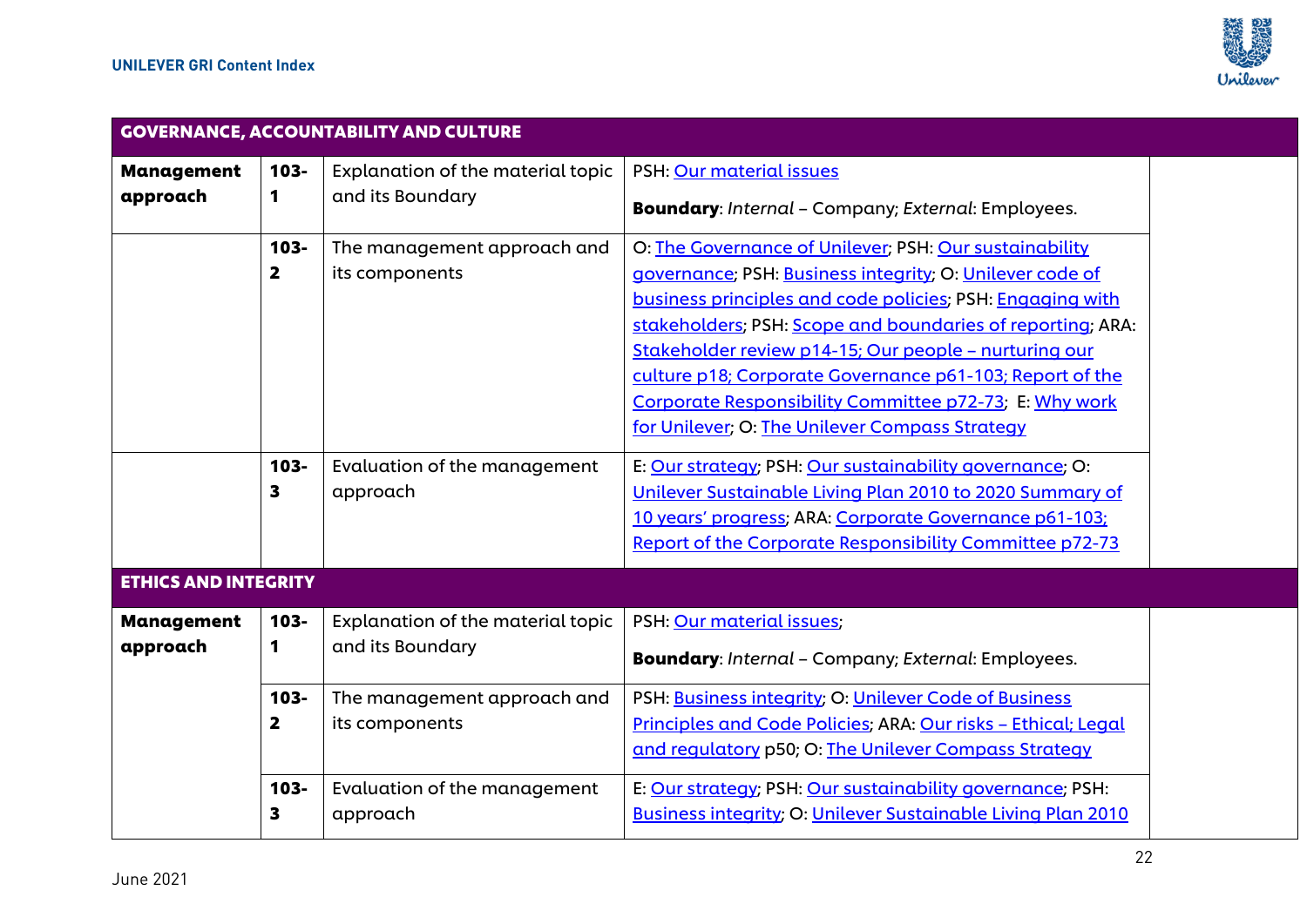

|                      |                         |                                                      | to 2020 Summary of 10 years' progress; ARA: Report of the                                                                                                                                                                      |  |
|----------------------|-------------------------|------------------------------------------------------|--------------------------------------------------------------------------------------------------------------------------------------------------------------------------------------------------------------------------------|--|
|                      |                         |                                                      | Corporate Responsibility Committee p72-73                                                                                                                                                                                      |  |
| Anti-                | $205 -$                 | Confirmed incidents of                               | PSH: Business integrity                                                                                                                                                                                                        |  |
| corruption           | 3                       | corruption and actions taken                         | This indicator is partially reported. We report the number of<br>breaches of our Code related to countering corruption and<br>the total number of people that left the business as a result<br>of breaching our Code Policies. |  |
| Anti-                | $206 -$                 | Legal actions for anti-                              | ARA: Operating costs and non-underlying items - note D                                                                                                                                                                         |  |
| competitive          | 1                       | competitive behaviour, anti-                         | p122; ARA: Notes to the Consolidated Financial Statements                                                                                                                                                                      |  |
| <b>Behaviour</b>     |                         | trust, and monopoly practices                        | - Provisions p160                                                                                                                                                                                                              |  |
|                      |                         |                                                      | This indictor is partially reported. We do not report details<br>of ongoing cases.                                                                                                                                             |  |
| <b>Public Policy</b> | 415-                    | <b>Political contributions</b>                       | No political contributions were made in 2020                                                                                                                                                                                   |  |
|                      | 1                       |                                                      | O: Contact with government, regulators and NGOs; O:<br><b>Political activities &amp; donations</b>                                                                                                                             |  |
|                      |                         | <b>TRUSTED PRODUCTS AND INGREDIENTS TRANSPARENCY</b> |                                                                                                                                                                                                                                |  |
| <b>Management</b>    | $103 -$                 | Explanation of the material topic                    | PSH: Our material issues                                                                                                                                                                                                       |  |
| approach             | 1                       | and its Boundary                                     | <b>Boundary:</b> Internal - Company; External: Consumers.                                                                                                                                                                      |  |
|                      | 103-                    | The management approach and                          | PSH: Product safety and quality; E: Keeping people and the                                                                                                                                                                     |  |
|                      | $\overline{\mathbf{2}}$ | its components                                       | environment safe; E: Safe and sustainable by design; PSH:                                                                                                                                                                      |  |
|                      |                         |                                                      | Our position on - Product safety and quality; O: Product                                                                                                                                                                       |  |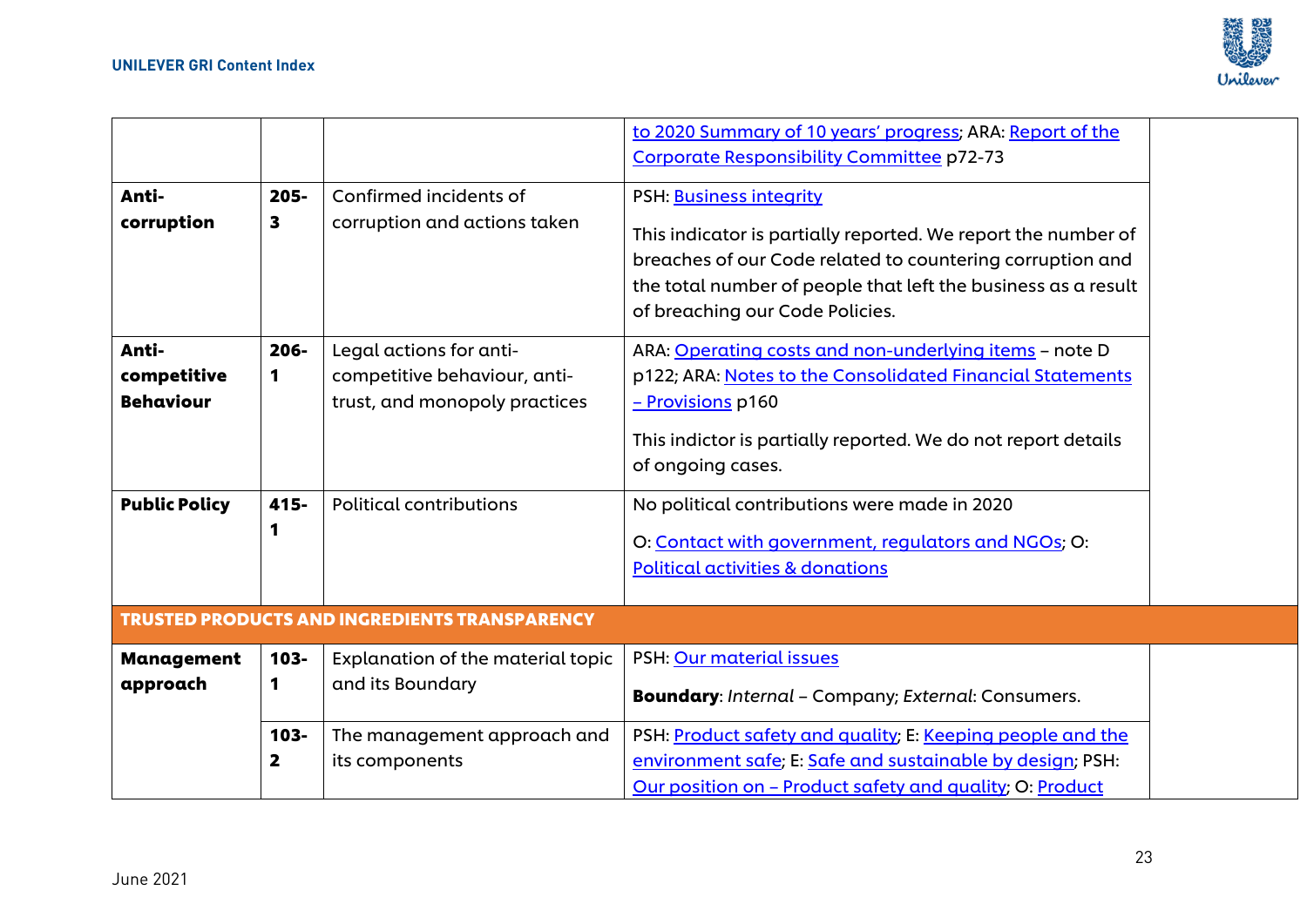

|                               |                         |                                                                          | <b>Safety &amp; Product Quality Code; O: The Unilever Compass</b><br><b>Strategy</b>                                                                                                                                                                                                                                                                                                                                                                                   |  |
|-------------------------------|-------------------------|--------------------------------------------------------------------------|------------------------------------------------------------------------------------------------------------------------------------------------------------------------------------------------------------------------------------------------------------------------------------------------------------------------------------------------------------------------------------------------------------------------------------------------------------------------|--|
| <b>Customer</b>               | $103 -$<br>3<br>416-    | Evaluation of the management<br>approach<br>Assessment of the health and | E: Our strategy; PSH: Our sustainability governance; O:<br>Unilever Sustainable Living Plan 2010 to 2020 Summary of<br>10 years' progress<br>PSH: Product safety and quality; PSH: Our position on -                                                                                                                                                                                                                                                                   |  |
| <b>Health</b> and<br>Safety   | 1                       | safety impacts of product and<br>service categories                      | Product safety and quality; E: Keeping people and the<br>environment safe; E: Safe and sustainable by design; E: Our<br>products and ingredients; E: What's in our products?                                                                                                                                                                                                                                                                                           |  |
|                               |                         | <b>SUSTAINABLE INNOVATION AND TECHNOLOGY</b>                             |                                                                                                                                                                                                                                                                                                                                                                                                                                                                        |  |
| <b>Management</b><br>approach | $103 -$<br>1            | Explanation of the material topic<br>and its Boundary                    | PSH: Our material issues<br><b>Boundary:</b> Internal - Company; External: Consumers                                                                                                                                                                                                                                                                                                                                                                                   |  |
|                               | $103 -$<br>$\mathbf{2}$ | The management approach and<br>its components                            | PSH: Responsible innovation; E: Innovation; E: Innovation in<br>Unilever; E: Open innovation; E: Safety and Environmental<br>Sciences; PSH: Business Integrity; PSH: Our position on -<br>research with stem cells, Science with integrity; O: Unilever's<br>position on research with stem cells; O: Unilever's position<br>on genetically modified crops; O: Code of Business<br>Principles - Responsible Innovation p13; O: The Unilever<br><b>Compass Strategy</b> |  |
|                               | $103 -$<br>3            | Evaluation of the management<br>approach                                 | E: Our strategy; PSH: Our sustainability governance; PSH:<br>Responsible innovation; O: Unilever Sustainable Living Plan<br>2010 to 2020 Summary of 10 years' progress                                                                                                                                                                                                                                                                                                 |  |